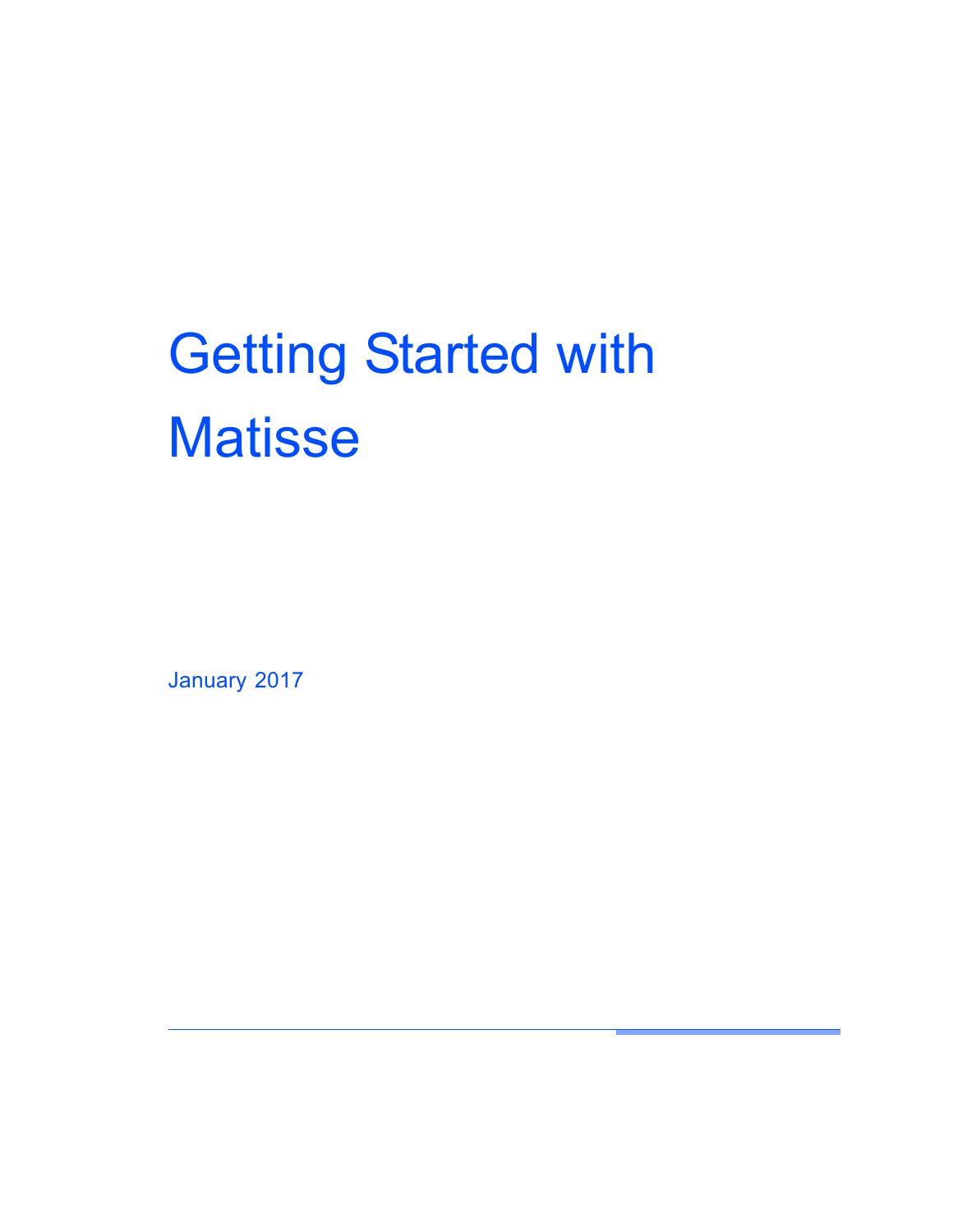Getting Started with Matisse

Copyright © 2017 Matisse Software Inc. All Rights Reserved.

This manual and the software described in it are copyrighted. Under the copyright laws, this manual or the software may not be copied, in whole or in part, without prior written consent of Matisse Software Inc. This manual and the software described in it are provided under the terms of a license between Matisse Software Inc. and the recipient, and their use is subject to the terms of that license.

RESTRICTED RIGHTS LEGEND: Use, duplication, or disclosure by the government is subject to restrictions as set forth in subparagraph (c)(l)(ii) of the Rights in Technical Data and Computer Software clause at DFARS 252.227- 7013 and FAR 52.227-19.

The product described in this manual may be protected by one or more U.S. and international patents.

TRADEMARKS: Matisse and the Matisse logo are registered trademarks of Matisse Software Inc. All other trademarks belong to their respective owners.

PDF generated 7 January 2017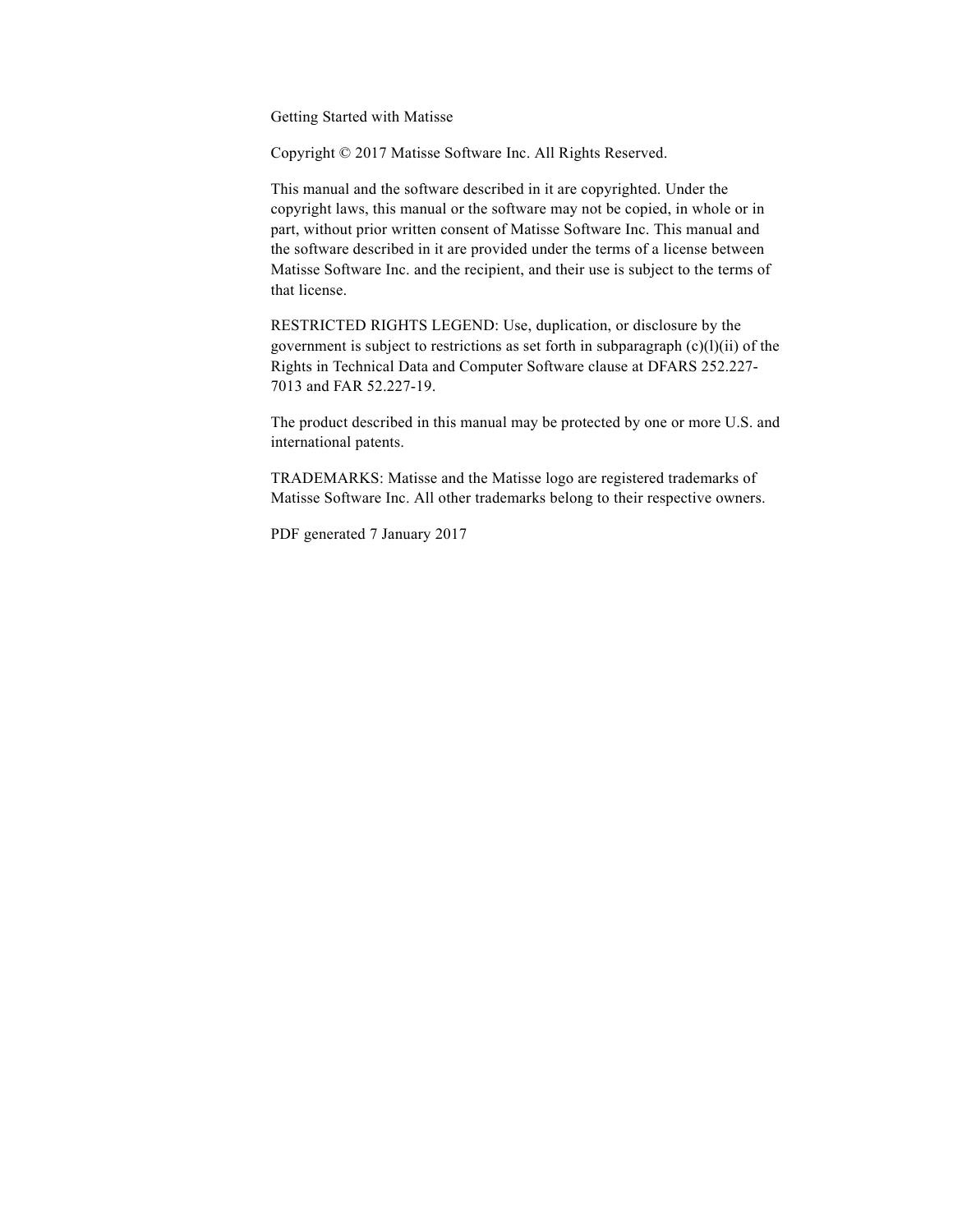## **Contents**

| 1                       | 1.1<br>1.2<br>Before Reading This Document (and according to the control of the control of the set of the set of the set of the set of the set of the set of the set of the set of the set of the set of the set of the set of the set of th |
|-------------------------|----------------------------------------------------------------------------------------------------------------------------------------------------------------------------------------------------------------------------------------------|
| $\overline{\mathbf{2}}$ | Matisse Quickstart (and the contract of the contract of the contract of the contract of the contract of the contract of the contract of the contract of the contract of the contract of the contract of the contract of the co               |
| 3                       | Overview of Matisse Development (and the context of the context of Matissa Development (and the context of the                                                                                                                               |
| 4                       | 4.1<br>4.2<br>4.3<br>4.4<br>4.5<br>4.6<br>4.7                                                                                                                                                                                                |
| 5                       |                                                                                                                                                                                                                                              |
| 6                       | 6.1<br>6.2<br>6.3<br>6.4<br>6.5<br>6.6                                                                                                                                                                                                       |
| 7                       |                                                                                                                                                                                                                                              |
| 8                       | 8.1<br>8.2                                                                                                                                                                                                                                   |
| $\boldsymbol{9}$        | 9.1<br>9.2<br>9.3                                                                                                                                                                                                                            |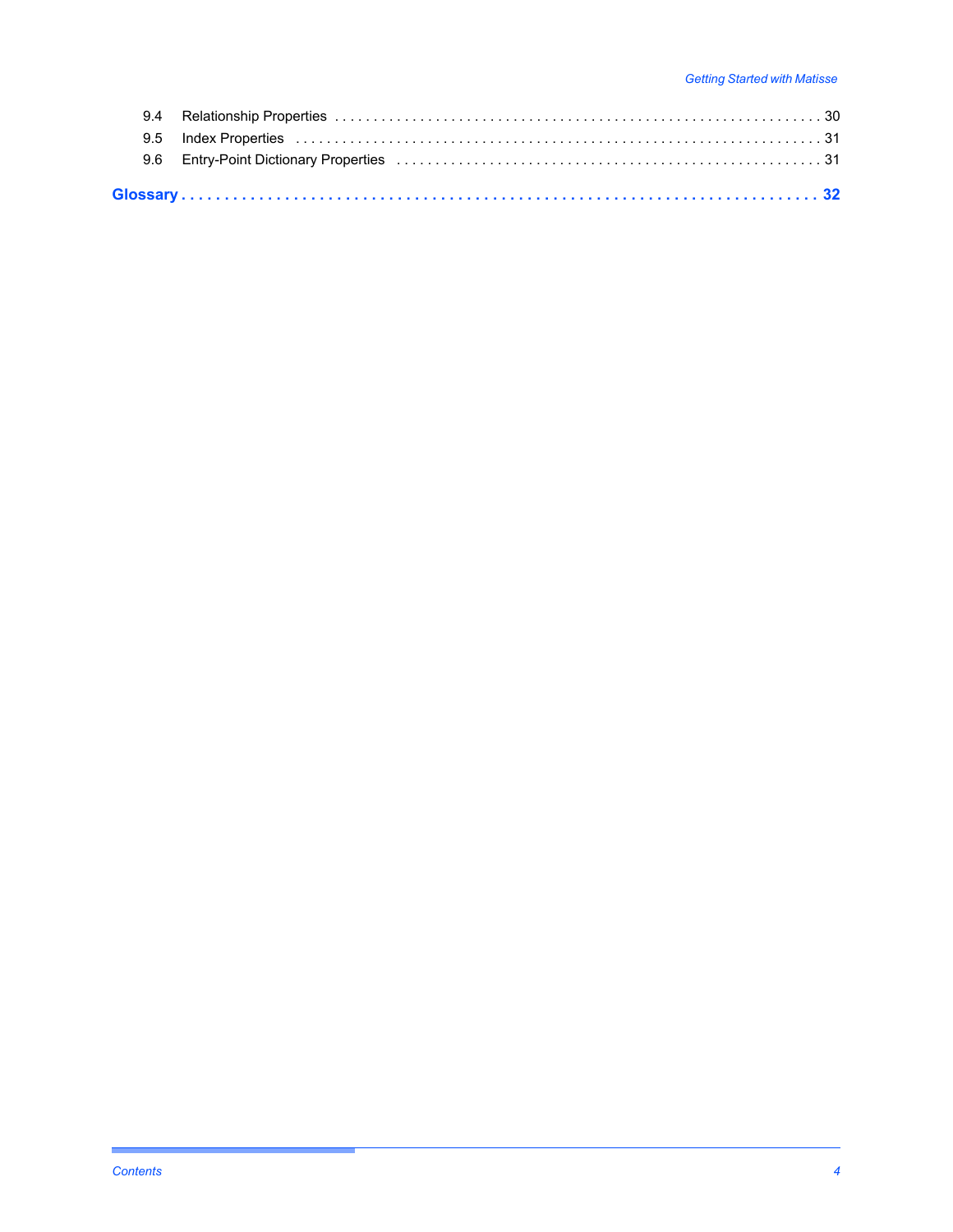## <span id="page-4-0"></span>1 Introduction

### <span id="page-4-1"></span>1.1 Scope of This Document

This document is intended to help new users learn the basics of Matisse design and programming. It serves as an introduction to the *Matisse SQL Programmer's Guide*, *Matisse .NET Programmer's Guide*  (including ADO.NET), the *Matisse C++ Programmer's Guide*, the *Matisse Eiffel Programmer's Guide*, the *Matisse PHP Programmer's Guide*, the *Matisse Python Programmer's Guide*, and the *Matisse Java Programmer's Guide*.

### <span id="page-4-2"></span>1.2 Before Reading This Document

Throughout this document, we presume that you already know the basics of database design and are familiar with the languages you plan to use to develop Matisse applications.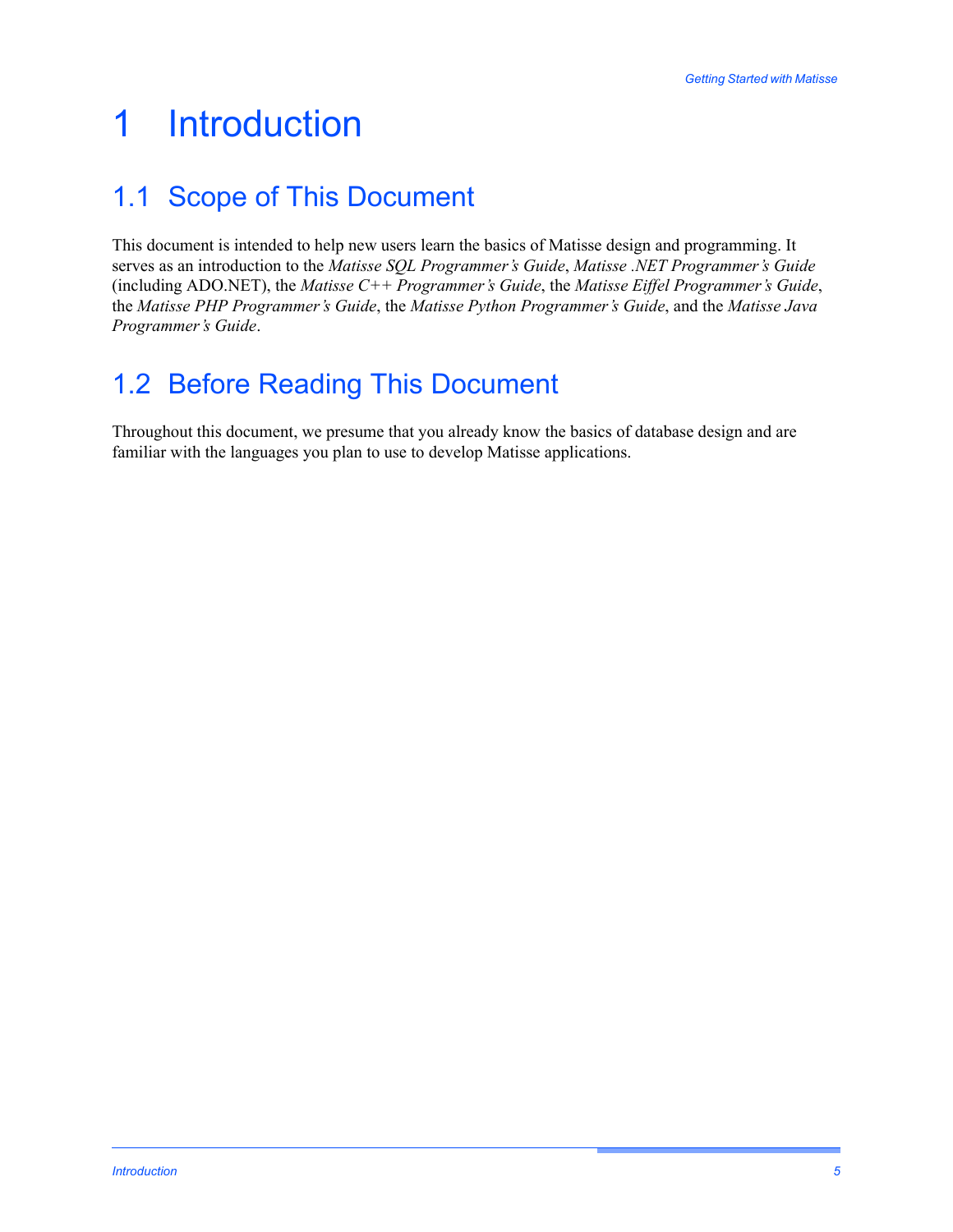## <span id="page-5-0"></span>2 Matisse Quickstart

If you have just downloaded Matisse, you can get rapidly a sense of how it works by following the steps in this section which show you how to create a database, populate it with instances, and query the instances you have just created.

#### Initialize the 'example' database

- On MS Windows, start the Enterprise Manager, click on 'Programs->Matisse->Enterprise Manager' from the start menu.
- On Unix, first verify that you have the right environment. To that effect, you may run the mt\_env.sh or mt\_env.csh script in your install directory. Then start the Enterprise Manager:

% sh <INSTALL\_PATH>/mt\_env.sh % mt\_emgr &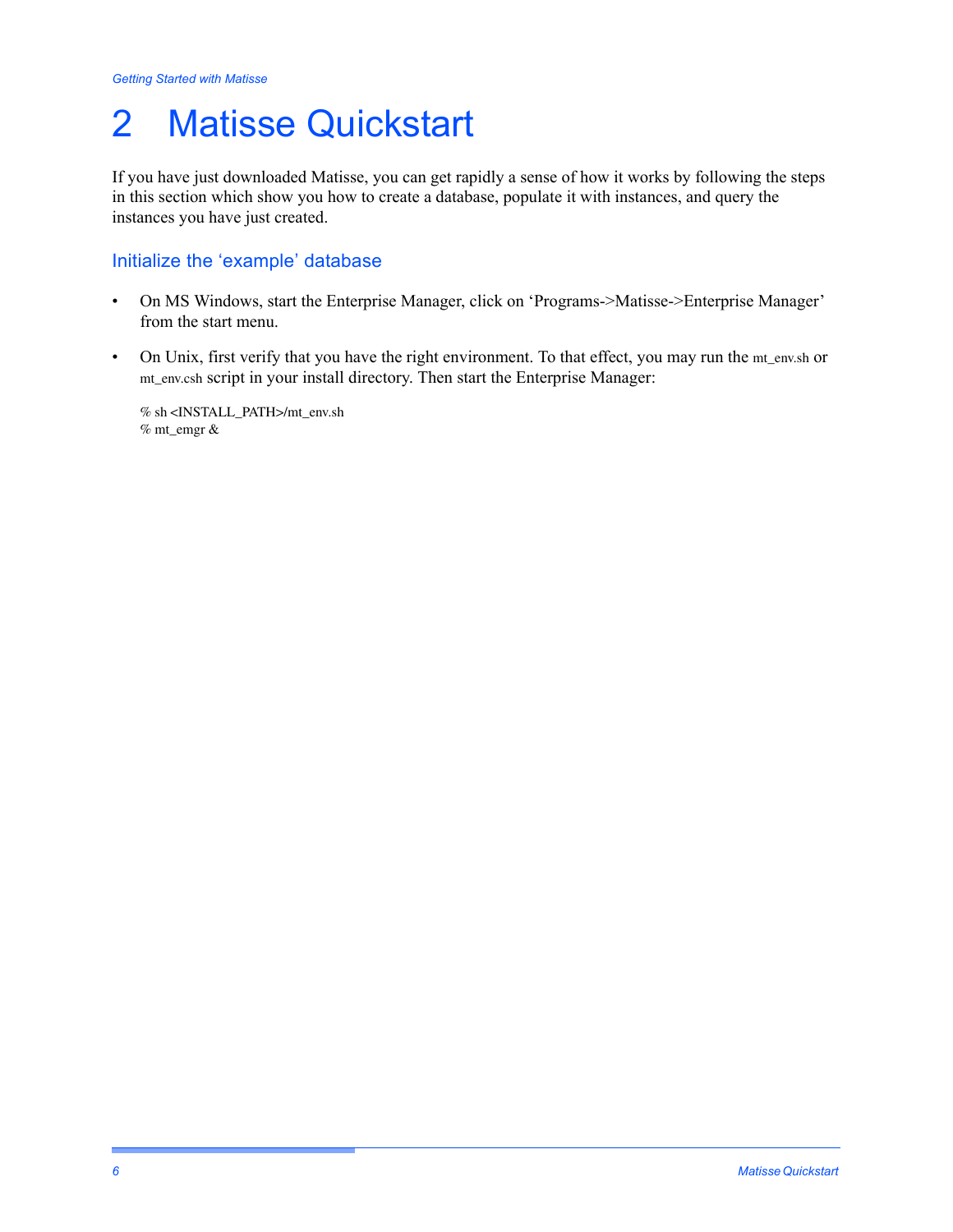|                                                                                                                                 | Matisse Enterprise Manager 9.0.0.0 (64-bit Edition)                                                                                                                                                                                            |  |  |
|---------------------------------------------------------------------------------------------------------------------------------|------------------------------------------------------------------------------------------------------------------------------------------------------------------------------------------------------------------------------------------------|--|--|
|                                                                                                                                 | <u>S</u> erver <u>V</u> iew <u>D</u> atabase S <u>c</u> hema D <u>a</u> ta <u>T</u> asks <u>H</u> elp                                                                                                                                          |  |  |
| <b>D</b> Matisse Servers<br>$\mathbf{Q}$ amber<br>$E-E$ example<br>$\overline{+}$<br>$+$<br>ĭ<br>$\overline{+}$<br>∳<br>Ŧ<br>©Ρ | -ඥ් Schema<br><sup>EN</sup> New Namespace<br>New Class<br>New Method<br>New Index<br>S S New Entry Point Dictionary<br>The ruby   Import DDL Schema<br>Export DDL Schema<br>Import ODL Schema<br>Export ODL Schema<br>Generate Code<br>Refresh |  |  |

**Figure 2.1 The Database View in Matisse Enterprise Manager**

• In the database view, Right click on the 'example' database. Then click on 'Start'. At this point, you have an empty database up and running.

#### Create instances of the class 'movie'

• Under 'example', open the node 'Data', then click on 'SQL Query Analyzer'. Create a class and insert some instances, you may cut and paste the following statement in the SQL Query Editor window:

CREATE CLASS Movie (Title VARCHAR(64), Rating VARCHAR(4));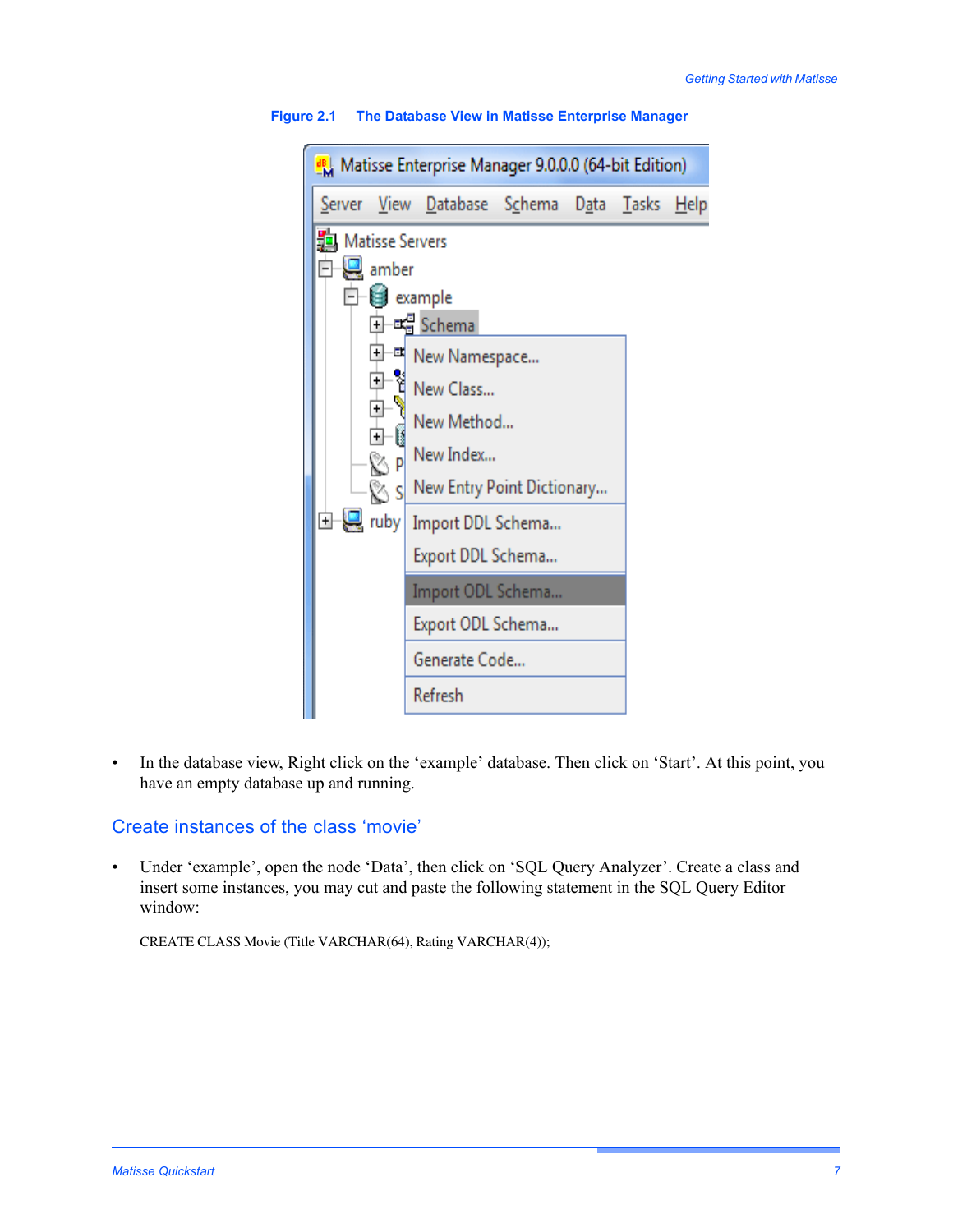**Figure 2.2 The SQL Query Analyzer**

| Query Objects |                    |                |                            |  | Execute query (F5) |  |
|---------------|--------------------|----------------|----------------------------|--|--------------------|--|
| In snapshot   |                    | Latest Version |                            |  |                    |  |
| SQL statement |                    |                |                            |  |                    |  |
|               | CREATE TABLE Movie | - 6            |                            |  |                    |  |
|               |                    |                | Name VARCHAR(64) NOT NULL, |  |                    |  |
|               |                    |                | Rating VARCHAR(4) NOT NULL |  |                    |  |
|               |                    |                |                            |  |                    |  |

• Click 'Execute Query' and then 'Clear SQL Query Editor' (the left most eraser icon) and enter the following statement:

INSERT INTO Movie (Title, Rating) VALUES ('Rocky', 'R');

• Click 'Execute Query' and then 'Clear SQL Query Editor' and enter the following statement:

SELECT \* FROM Movie;

• Following the same procedure, enter the following statement to create your first SQL method, which counts the movies according to some rating:

```
CREATE STATIC METHOD CountMovies(aRating STRING)
RETURNS INTEGER
FOR Movie
BEGIN
 DECLARE Cnt INTEGER DEFAULT 0;
 SELECT COUNT(*) INTO Cnt FROM Movie WHERE Rating = aRating;
 RETURN Cnt;
END;
```
• At this stage, you have created a simple schema in your database 'example' and added some data in the database. In the left side window, you may open the 'Classes' node under 'Schema' to view the schema that you have created.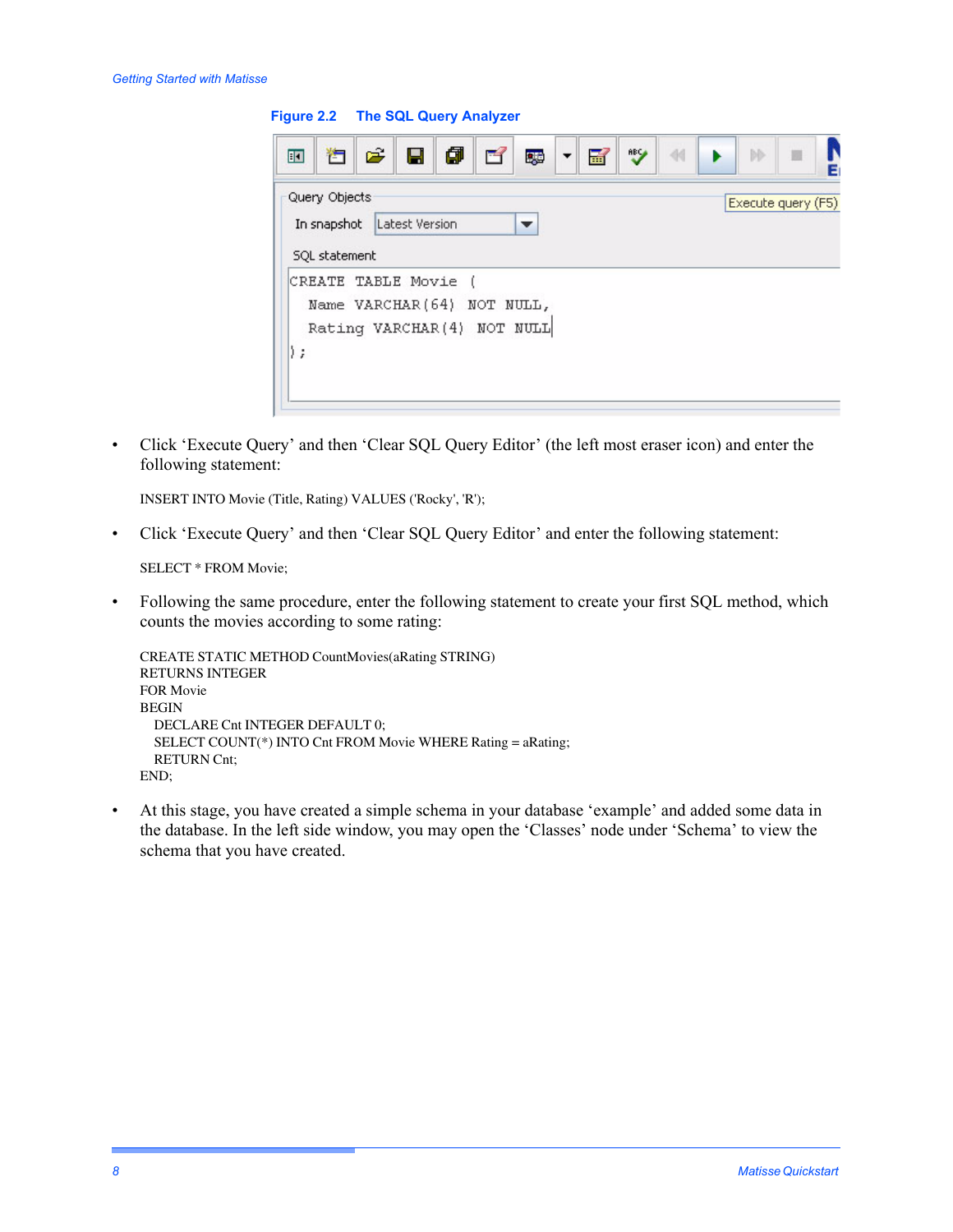

#### **Figure 2.3 Example Database Schema**

- You can save this schema in DDL (Data Definition Language) format with a right click on the 'Schema' node, then 'Export DDL Schema ...'. It produces a text file that contains your SQL DDL statements.
- You may execute the method 'CountMovies' with a right click on the method node 'CountMovies(STRING)', then substitute the string '<aRating STRING>' with 'R'. The statement should look as follows before you execute it:

CALL Movie::CountMovies('R');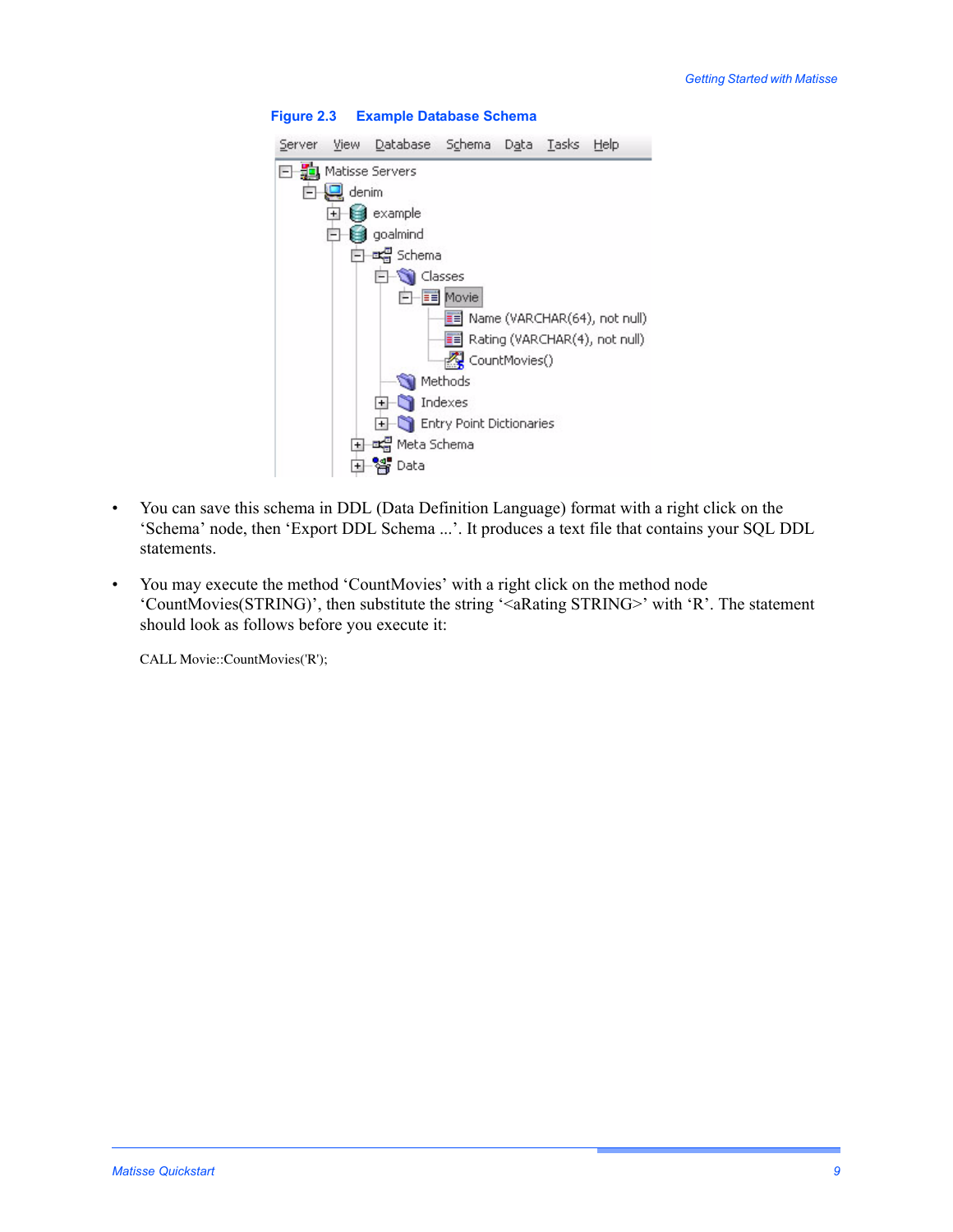## <span id="page-9-0"></span>3 Overview of Matisse Development

A typical Matisse development project will consist of the following steps, not necessarily in this order.

#### **Design**

- Decide which of the various Matisse APIs and bindings (C, C#, C++, Eiffel, Java, Perl, PHP, Python, Smalltalk, Visual Basic, XML, and also ADO.NET, JDBC, or ODBC) are most appropriate for your application.
- Sketch out the conceptual model for the database to determine what classes, attributes, and relationships will be required.
- Define the corresponding application schema using SQL Data Definition Language (DDL), the Object Description Language (ODL), or Matisse Modeler tool (UML-like).
- Write the core logic of your application with SQL Stored Methods. These methods are stored and executed on the server side and can be called from any client environment.

#### Create a database

- Create and initialize your database.
- Load your schema and SQL methods into the database.

#### Automatic code generation for client applications

- This step is not necessary if you use the C API or a third party SQL tool. If appropriate, generate C#, C++, Eiffel, Java, or Visual Basic class files corresponding to the schema classes (See the relevant *Matisse Programmer's Guide*).
- You may produce HTML documentation for the generated  $C#$ ,  $C++$ , or Java classes.

#### Write the client application code

Write the rest of your client application's code, which may include extensions in the user area of the generated class files, and debug.

#### **Maintenance**

When your application evolves in such a way that it becomes necessary to change the application schema:

- With SOL DDL: Use CREATE or ALTER statements to make the changes.
- With ODL: Revise the ODL definition, then import it from the Enterprise Manager to update the schema in the database.
- With Matisse Modeler: Revise the model, then export to Matisse.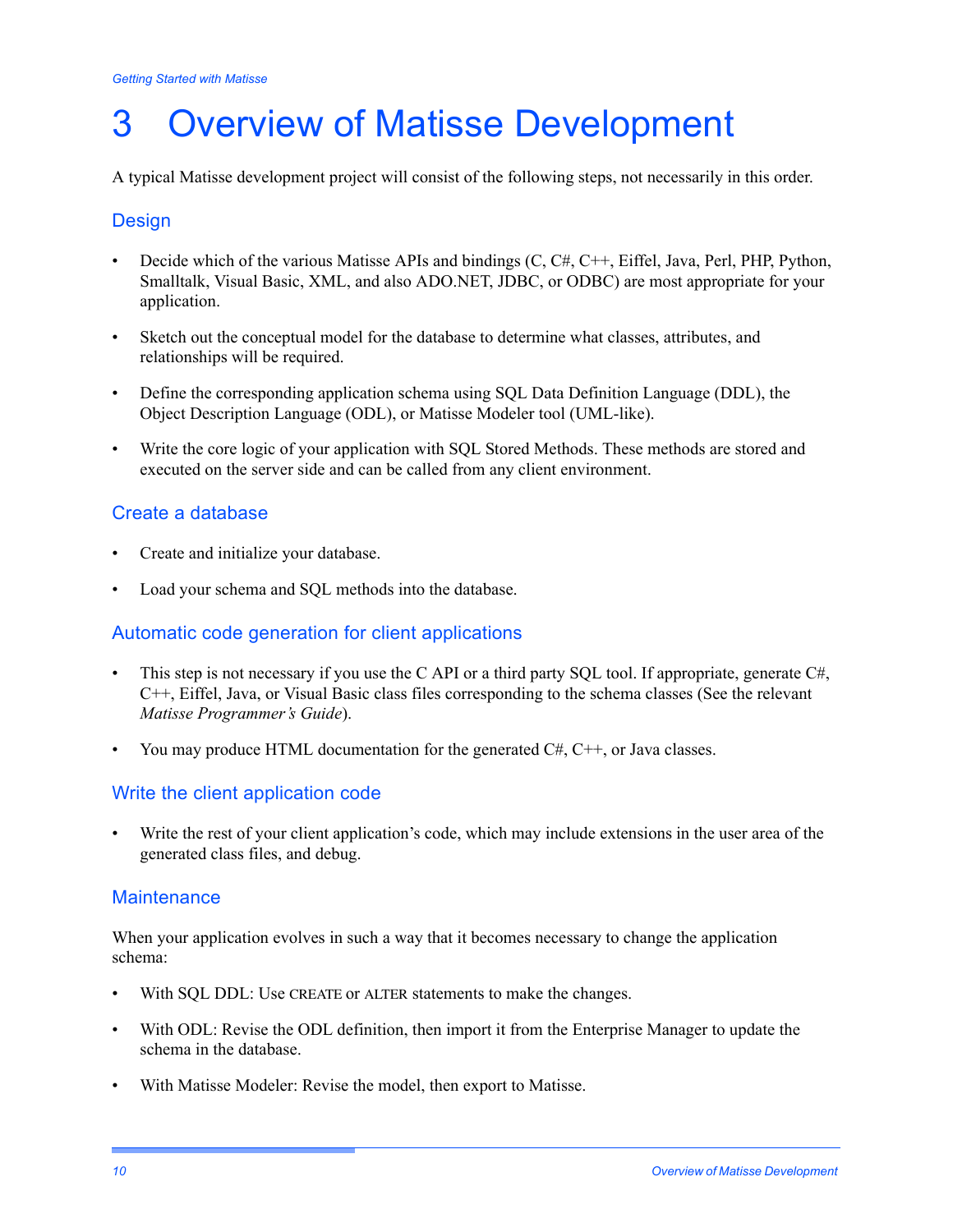## <span id="page-10-0"></span>4 Components of a Matisse Database

### <span id="page-10-1"></span>4.1 Application Schema

In Matisse, you design a schema for your application using three basic components: classes, attributes, and relationships.

The following UML diagram of a simple database schema illustrates the three components and how they relate:



- The classes Employee and Department contain the attributes FirstName, LastName, and HireDate.
- The two schema classes are linked by the relationship Members and its inverse MemberOf. The cardinality indicators (0..\* and 0..1) show that this is a one-to-many relationship: a department may have any number  $(0,*)$  of members, but an employee may be a member of only one department.

#### Try it

• You can create this schema with the following statements. Enter the following statements in the 'SQL Query Editor' window:

CREATE CLASS Employee (FirstName VARCHAR(32) NOT NULL, LastName VARCHAR(32) NOT NULL, HireDate DATE, MemberOf REFERENCES (Department) CARDINALITY (0, 1) INVERSE Department.Members); CREATE CLASS Department (DeptName VARCHAR(32), Members REFERENCES SET (Employee) CARDINALITY (0, -1) INVERSE Employee.MemberOf);

• Then right click on 'Classes', then 'Refresh', to view the classes you have created. You can create some instances and link them as follows:

INSERT INTO Department (DeptName) VALUES ('Sales') RETURNING REF(Department) INTO aDepartment;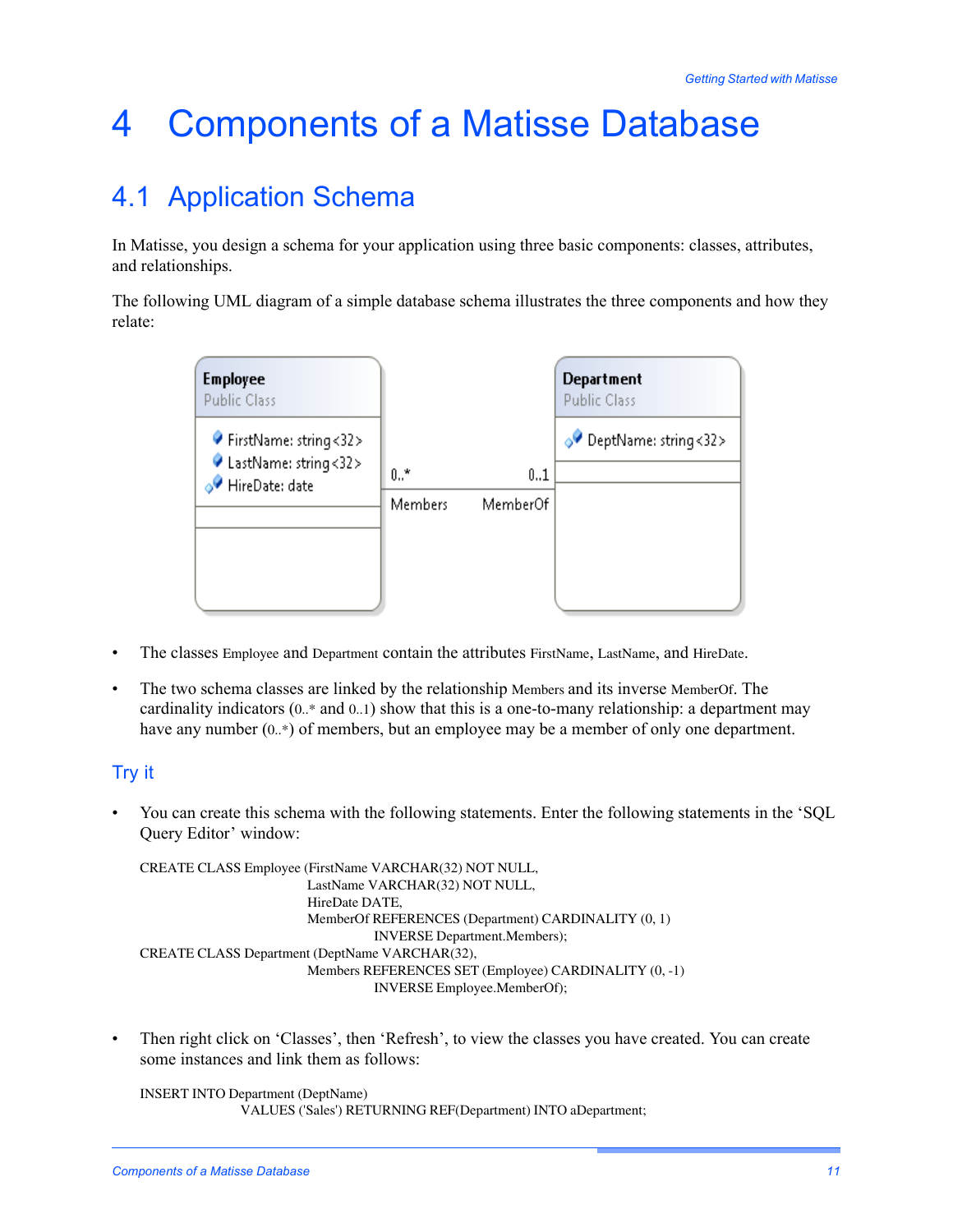INSERT INTO Employee (FirstName, LastName, HireDate, MemberOf) VALUES ('John', 'Smith', DATE '2000-10-12', aDepartment); DROP SELECTION aDepartment;

• Then to view the instances that you have created:

SELECT p.\*, p.MemberOf.DeptName FROM Employee p;

relational database counterpart: tables A schema class is similar to a table in a relational database. For example, the class Employee defines a set of instances, one for each employee, each of which contains attribute values that stores a particular person's employee's name and hire date, just as in a relational database the table EMPLOYEE would contain a set of rows, one for each employee, which would store the same data.

#### <span id="page-11-0"></span>4.2 Class Inheritance

A class may be defined as a subclass that inherits all of its superclasses properties and defines additional attributes and/or relationships.

Multiple inheritance is supported. However, it must be avoided when exporting your classes in C#, Java, or Smalltalk, which do not allow multiple inheritance.

#### Try it

You can create the Manager class, which inherits from Employee and adds a Team relationship. Enter the following statements in the 'SQL Query Editor' window:

CREATE CLASS Manager UNDER Employee ( Team REFERENCES SET (Employee) CARDINALITY (0, -1) INVERSE Employee.ReportsTo); ALTER CLASS Employee ADD RELATIONSHIP ReportsTo REFERENCES (Manager) CARDINALITY (0, 1) INVERSE Manager.Team;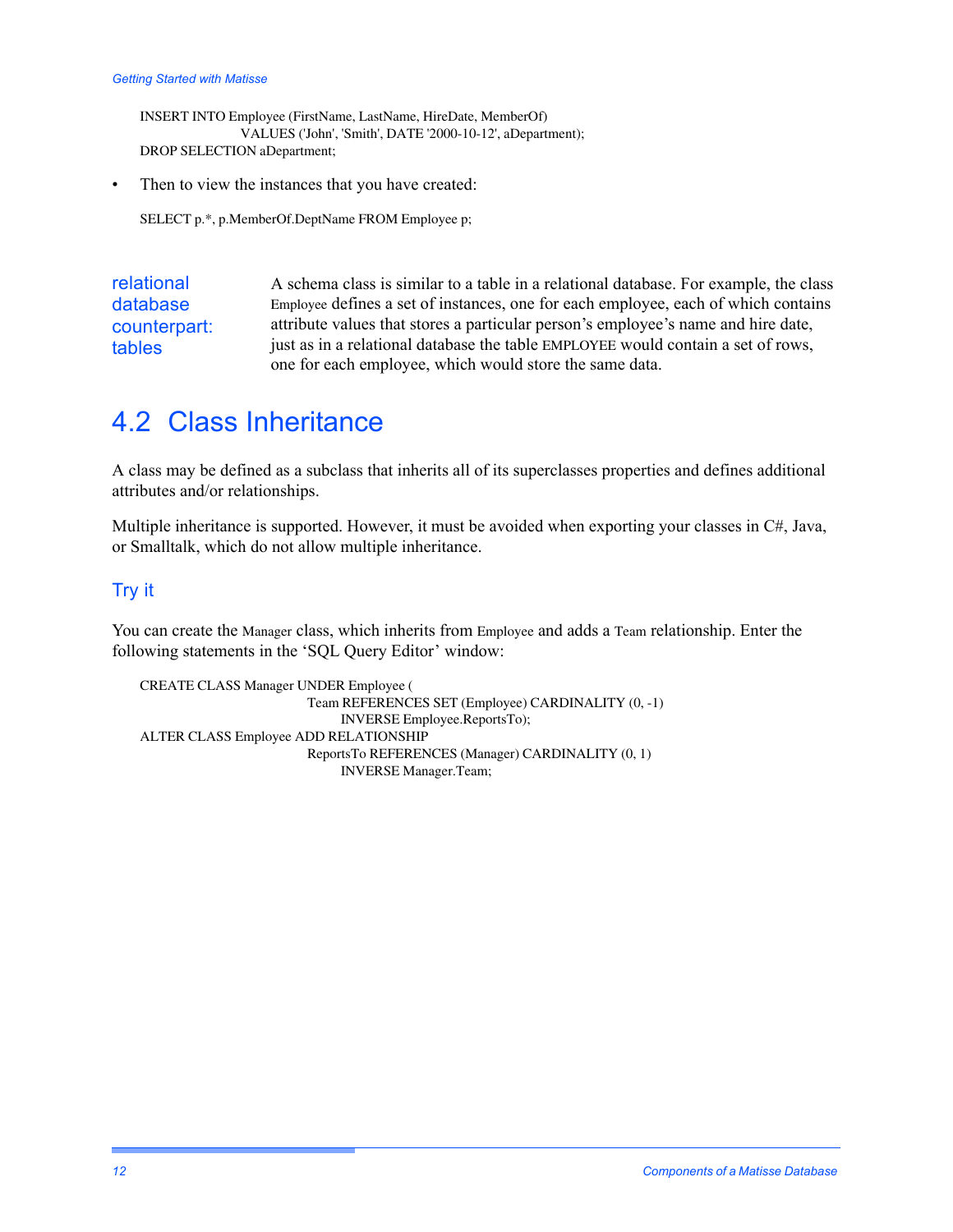### <span id="page-12-0"></span>4.3 Referential Integrity and Cardinality Constraints

At right, Employee and Manager have one relationship that defines which employees report to which managers, and another that identifies each manager's assistant.

The cardinality of each end of a relationship is controlled by specifying the minimum and maximum number of successors allowed (with infinity represented by -1 in code and \* in diagrams). If a single integer is specified, it is both the minimum and the maximum number. In the example at right:

- An employee must report at most to one manager  $(0..1).$
- A manager's team consists of any number of employees (0..\*).

Matisse automatically maintains referential integrity. For example, if an Employee instance is deleted, the reference to the employee is automatically removed from the successors of the Manager instance to which is it associated through the Manager.Team relationship.



#### relational database counterpart: foreign keys

Matisse relationships work in a similar way than foreign keys between relational tables, but Matisse relationships make database design simpler and more efficient:

- You do not need to define the additional columns and indexes that are required for making things work with primary keys and foreign keys.
- The definition of many-to-many relationships does not require to use intermediate tables.
- You can use navigational expressions to access data. For example, you could find all the employees who report to a particular manager using the SQL statement "SELECT \* FROM Employee WHERE ReportsTo.LastName = 'Steiner'".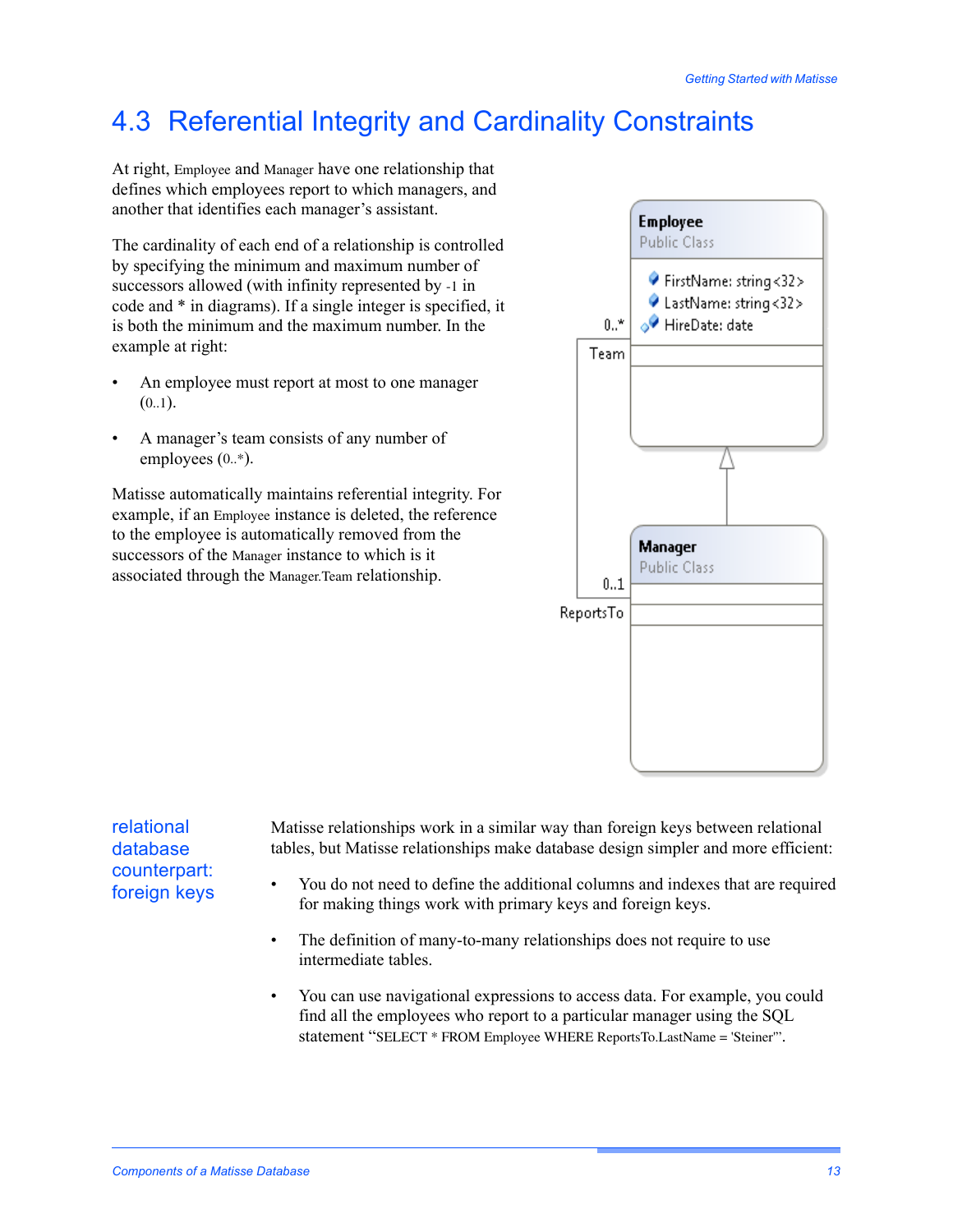### <span id="page-13-0"></span>4.4 SQL Methods

SQL Stored Methods (or more simply 'SQL methods') are always associated to a class and stored as part of your application schema in the database. Like for other properties of a class, Methods are inherited in subclasses.

You can define either STATIC or INSTANCE methods:

- An INSTANCE method is executed for a given instance and can access or update the instance with the keyword SELF. An instance method that is inherited in a subclass can be overridden as you define another method with the same name and signature in the subclass.
- A STATIC method is not associated at execution time with a particular instance. To call a static method, you must mangle the class name with the method. For instance to call the static method CountMovies on the class Movie: 'CALL Movie::CountMovies('R');'.

SQL Methods are executed on the database server side. Method execution can be invoked interactively with a CALL statement, from within another method, or from within the WHERE clause of a SELECT statement.

#### Try it

You can create the isRRated instance method on the Movie class:

```
CREATE INSTANCE METHOD isRRated()
RETURNS BOOLEAN
FOR Movie
BEGIN
 IF SELF.Rating = 'R' THEN
   RETURN TRUE;
 ELSE
   RETURN FALSE;
 END IF;
END;
```
Then, you can execute it in a WHERE clause:

```
SELECT m.* FROM Movie m WHERE m.isRRated() = TRUE;
```
### <span id="page-13-1"></span>4.5 Indexes

Indexes are selected by the Matisse SQL optimizer to speed up the processing for the ORDER BY clause and for the WHERE clause filtering when running equi-match and range queries. You can also use indexes from the C API and the language bindings to lookup instances based on a key value.

For a given class, up to four attributes can be used to form a composite key for an index. The attributes used in an index must be non-nullable. You may add or drop an index at any time, without stopping the database operations.

Matisse indexes are inherited. For instance, an index defined on the class Employee is inherited by the subclass Manager. The following queries will use the same index: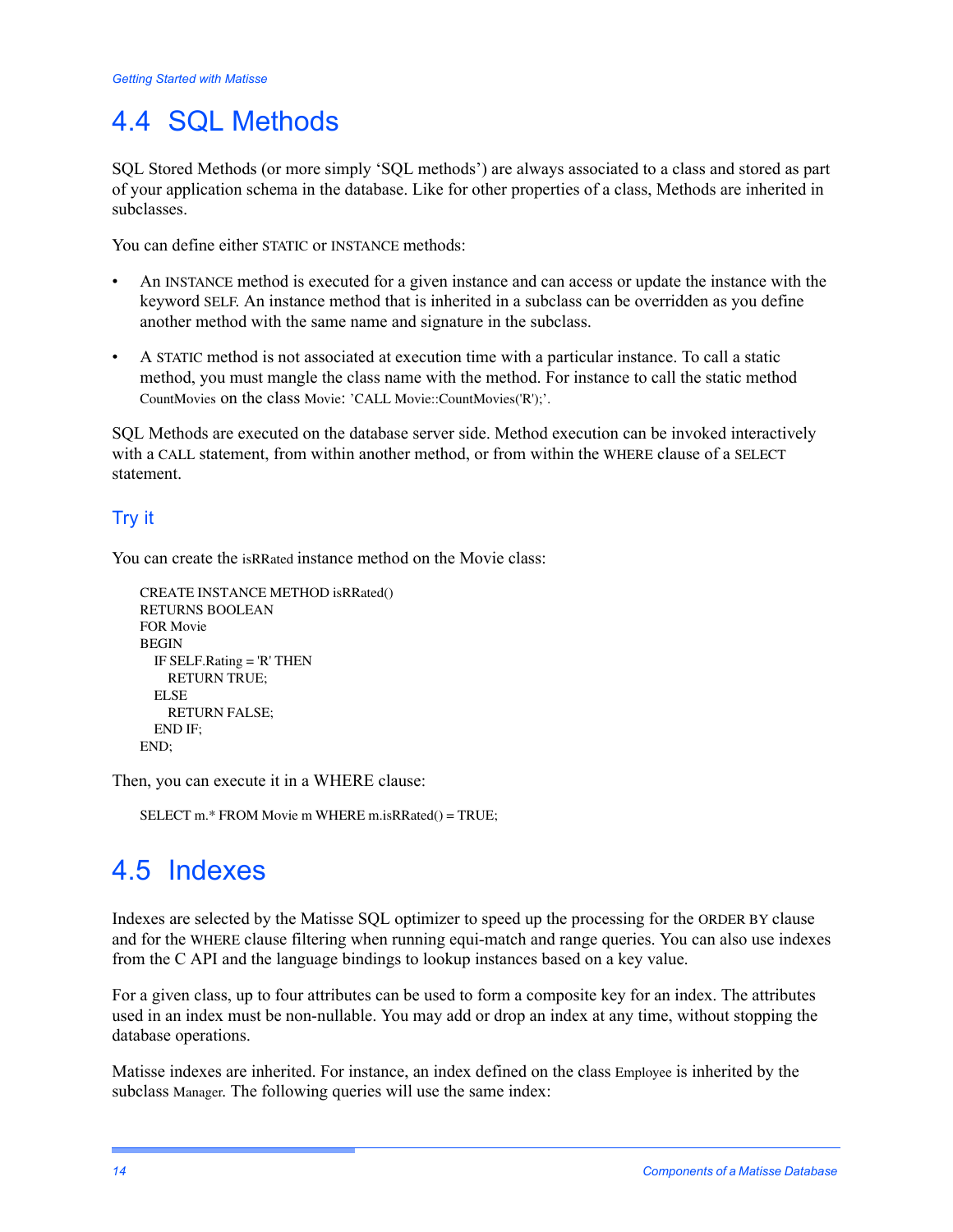SELECT \* FROM Employee WHERE LastName = 'Steiner';

SELECT \* FROM Manager WHERE LastName = 'Steiner';

SELECT \* FROM ONLY Manager WHERE LastName = 'Steiner';

#### Try it

The following statement creates an index for the Employee class:

CREATE INDEX EmpIdx ON Employee (LastName ASC, FirstName ASC);

### <span id="page-14-0"></span>4.6 Entry-Point Dictionaries

An entry-point dictionary is an indexing structure containing keywords derived from a string value. For instance, you may use an entry-point dictionary to implement full text indexing on an attribute containing some textual data.

- The keywords generated for an entry-point dictionary depend on which make-entry function is selected. Currently two functions are provided: the default make-entry function indexes the full content of the attribute value as a single key, while the full-text-make-entry function generates keys for all the words that are contained in a textual attribute value.
- An entry-point dictionary is automatically updated whenever an update to an associated instance is committed.
- You may add or drop an entry-point dictionary at any time, without stopping the database operations.

For instance, if you have an entry-point dictionary ContentDict defined with the full-text-make-entry function on the attribute Content for the class Book, you can retrieve the titles of all books that contain a particular word:

SELECT \* FROM Book WHERE ENTRY\_POINT(ContentDict) LIKE 'Grape%'

#### Try it

The statements to create the class Book and the associated dictionary ContentDict would be like this:

```
CREATE CLASS Book (Title VARCHAR(64), Content TEXT);
CREATE ENTRY_POINT DICTIONARY ContentDict ON Book (Content) 
              MAKE_ENTRY "make-full-text-entry";
```
#### <span id="page-14-1"></span>4.7 The Meta-Schema

The meta-schema is a pre-defined schema from which the classes and other objects that comprise your application schema are instantiated. For instance:

- schema classes are instantiated from MtClass
- attribute descriptors are instantiated from MtAttribute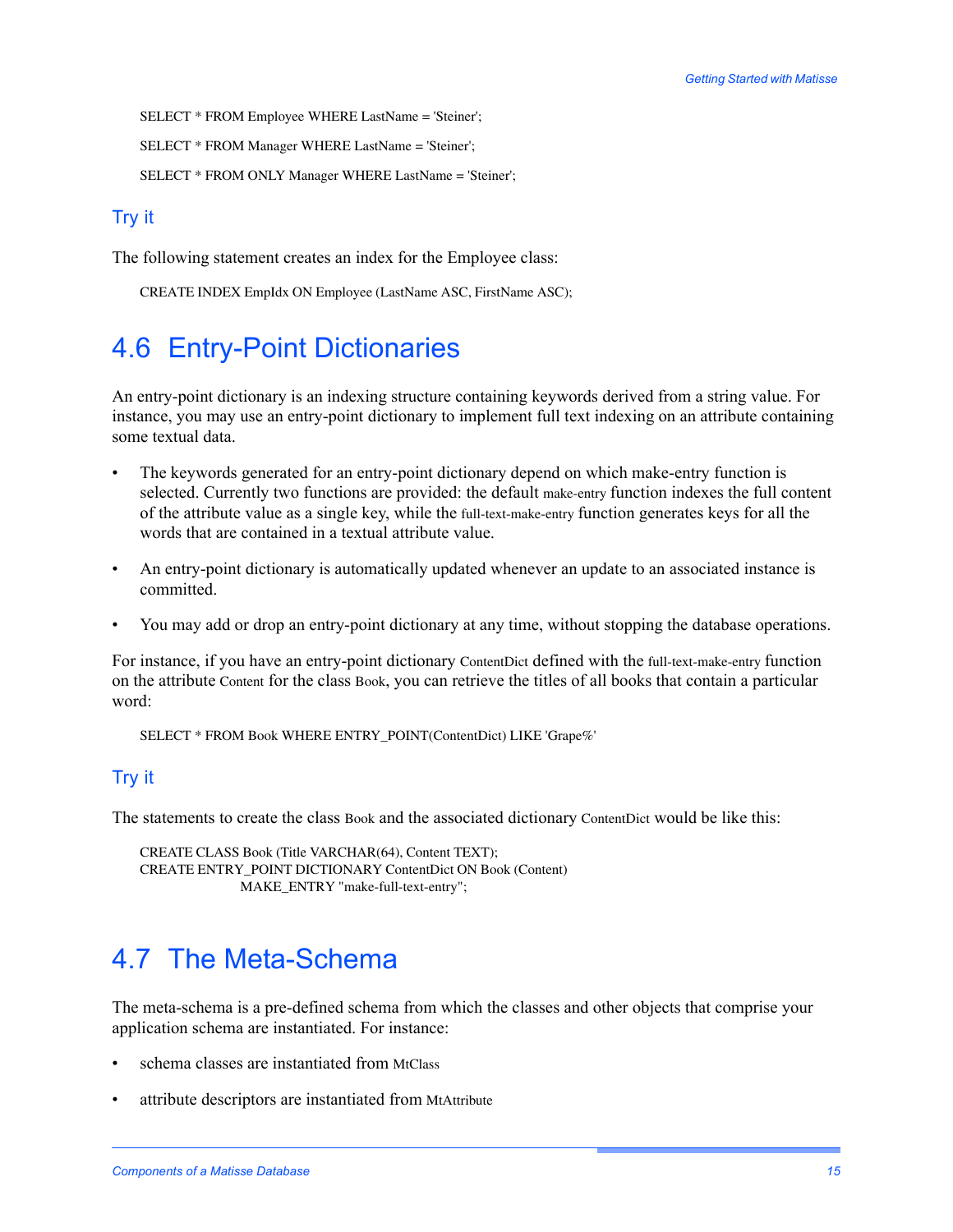• relationship descriptors are instantiated from MtRelationship

One benefit of the meta-schema is that it allows the dynamic discovery of the application schema.

#### Try it

For instance, to list all the classes, attributes an methods, defined in your database, you may run the queries:

SELECT MtName FROM MtClass;

SELECT MtName FROM MtAttribute;

SELECT MtName FROM MtMethod;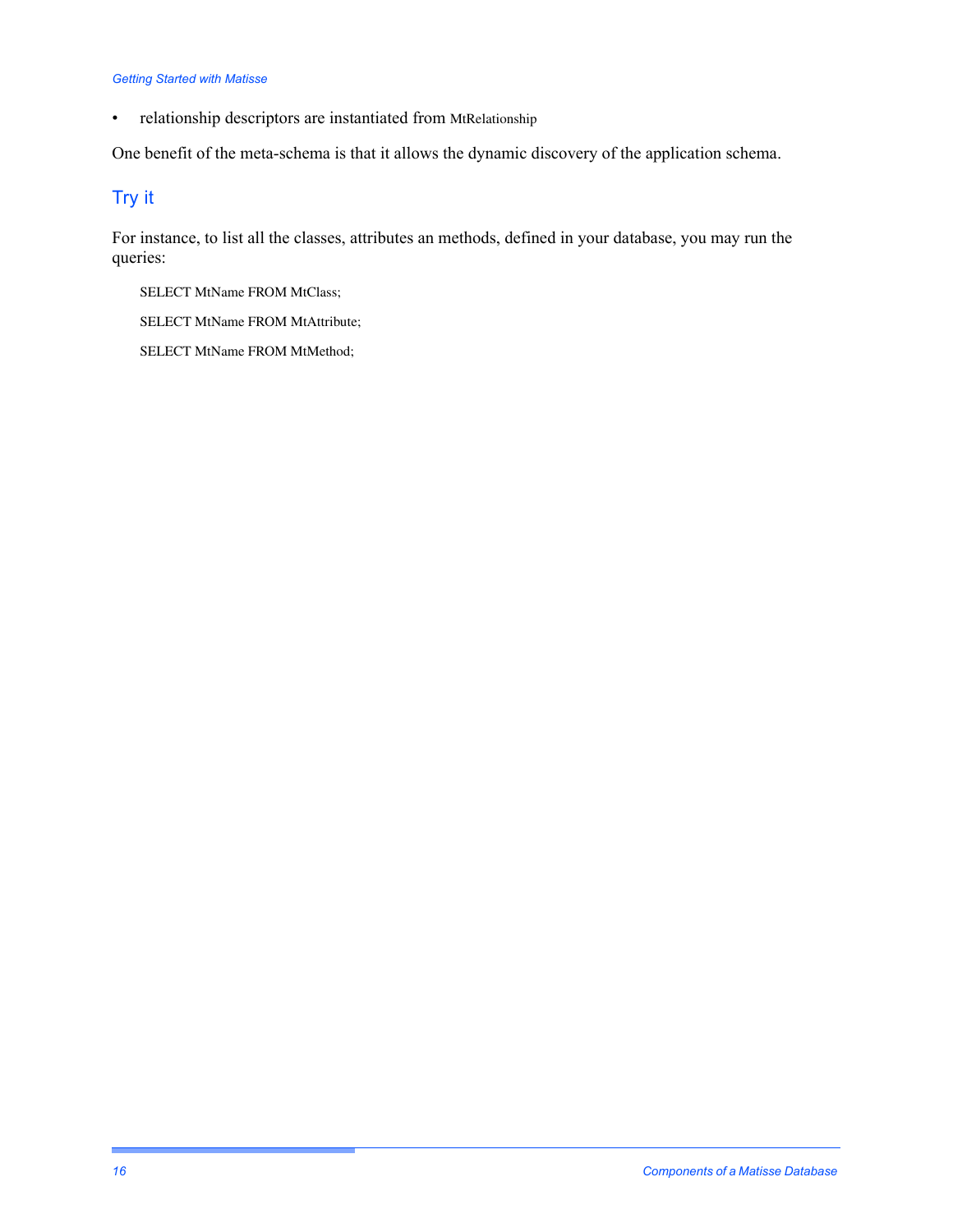## <span id="page-16-0"></span>5 Dynamic Schema Evolution

You can update your database schema using SQL DDL, ODL without having to turn off the database, or to migrate the existing data. The only restriction is that the integrity constraints on the existing data must not be violated by adding, removing, or updating property definitions. The next table shows the limitations for each case of schema change when data already exists in the database.

| <b>Type of Change</b>        | <b>Description of Limitation</b>                                                                                                                                                                                                             |
|------------------------------|----------------------------------------------------------------------------------------------------------------------------------------------------------------------------------------------------------------------------------------------|
| Add/Update an attribute      | The new attribute needs to have a default value (a), or it needs to be nullable (b).<br>Examples in SQL DDL:<br>(a) ALTER CLASS Manager ADD ATTRIBUTE Bonus INTEGER DEFAULT 0;<br>(b) ALTER CLASS Person ADD ATTRIBUTE Address VARCHAR(250); |
| Remove an attribute          | no constraint                                                                                                                                                                                                                                |
| Add/Update a<br>relationship | The minimum cardinality of the new relationship needs to be 0.<br>Example in SQL DDL:<br><b>ALTER CLASS Employee</b><br>ADD REFERENCES worksln (Project)<br>CARDINALITY (0, 5)<br>INVERSE                                                    |
| Remove a relationship        | no constraint                                                                                                                                                                                                                                |
| Add a superclass             | no constraint                                                                                                                                                                                                                                |
| Remove a superclass          | no constraint                                                                                                                                                                                                                                |

#### **Table 1 Limitations of Schema Update When Data Exists**

Note that SQL methods in the database may need to be recompiled after a schema change and they need to be consistent with the new schema. For example, if you remove an attribute from a class, make sure that no SQL stored method references the attribute. To recompile all the SQL methods in your database, use the COMPILE ALL statement.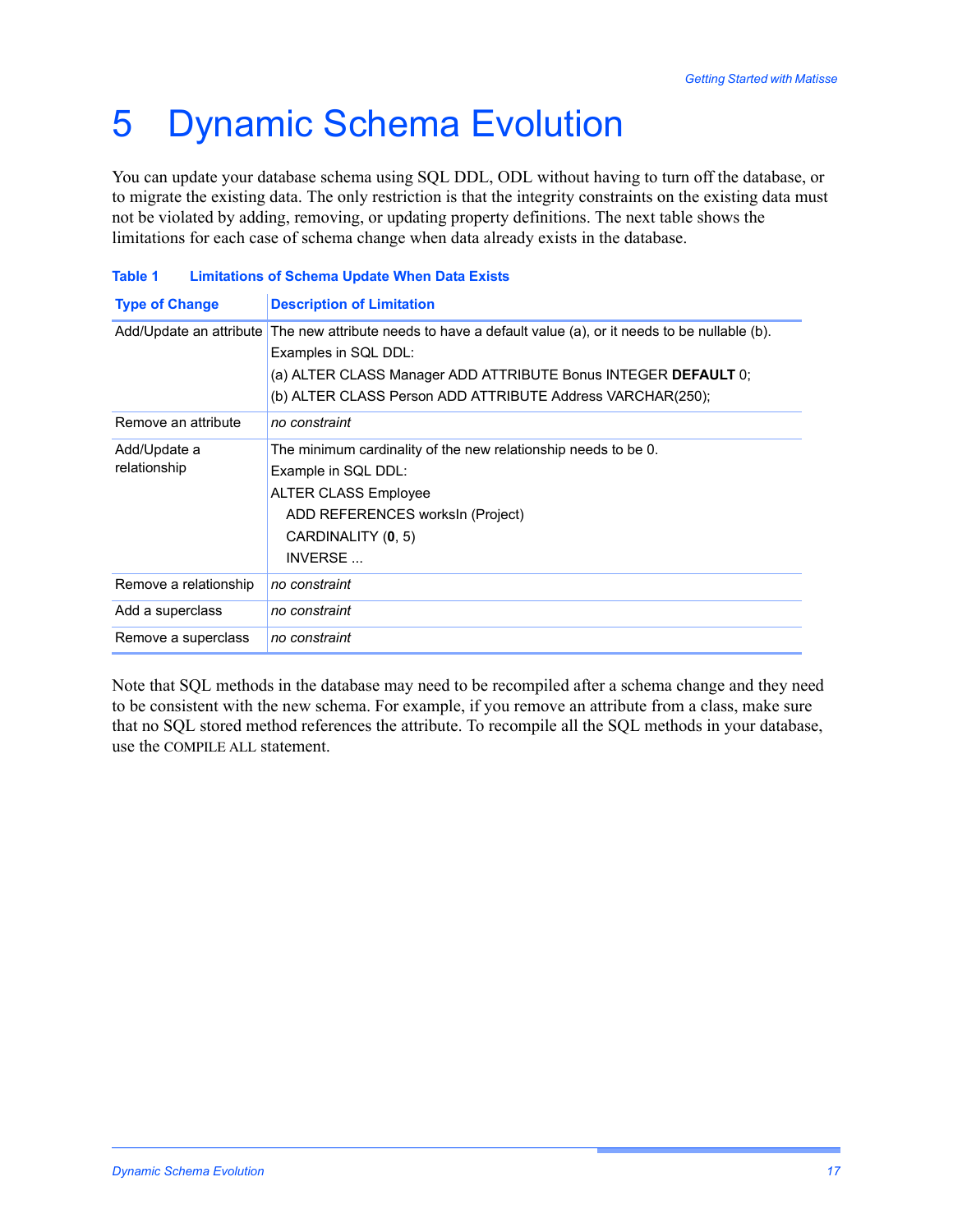## <span id="page-17-0"></span>6 Matisse in Operation

This document covers only those aspects of Matisse operation and administration with implications for the programmer. For information on aspects of Matisse operation that are transparent to applications, such as datafile configuration, see the *Matisse Server Administration Guide*.

### <span id="page-17-1"></span>6.1 Connections

Client applications interact with Matisse through a "connection" that handles basic communication between the client application and the Matisse server application: selecting a server and a particular database, login, starting and committing or aborting transactions, and so on.

- A Matisse database can handle many simultaneous connections from a variety of clients. For example, a database could simultaneously be accessed from a Web Server with client threads using PHP or JDBC, by standalone clients running a  $C#$ ,  $C++$ , Eiffel, or Java application, and by a SQL ODBC-based reporting tool.
- A Matisse client can connect to multiple databases by using multiple connections. The Matisse Client library is thread safe and allows you to establish multiple connections in the same thread or in separate threads.

For detailed information about connections, see the relevant API or language binding documentation.

### <span id="page-17-2"></span>6.2 Transactions

Once a connection with a database has been established, the next step in interacting with Matisse is to open a transaction (read-write access) or a version access (read-only; see *[Version Access](#page-19-0)*). See the relevant API or language binding documentation for examples.

Matisse transactions follow the "ACID" rule:

- Atomicity: transactions are either committed completely or aborted.
- Consistency is maintained at all times.
- Isolation: the results of one transaction are not visible to other transactions until it is committed.
- Durability: committed transactions are not affected by server or system failure.

When a transaction is committed, Matisse does the following:

- It checks that all the instances that were created or modified to verify the constraints of the schema: that an attribute of type INTEGER does not have a non-integer or out-of-range value, that a nonnullable attribute with no default value has a value, that a relationship with a maximum cardinality of 1 does not have more than one successor, and so on.
- If any check fails, Matisse returns an error message identifying the invalid instance. The transaction is not aborted; if the client application knows how to handle the error, it can fix it and try to commit again.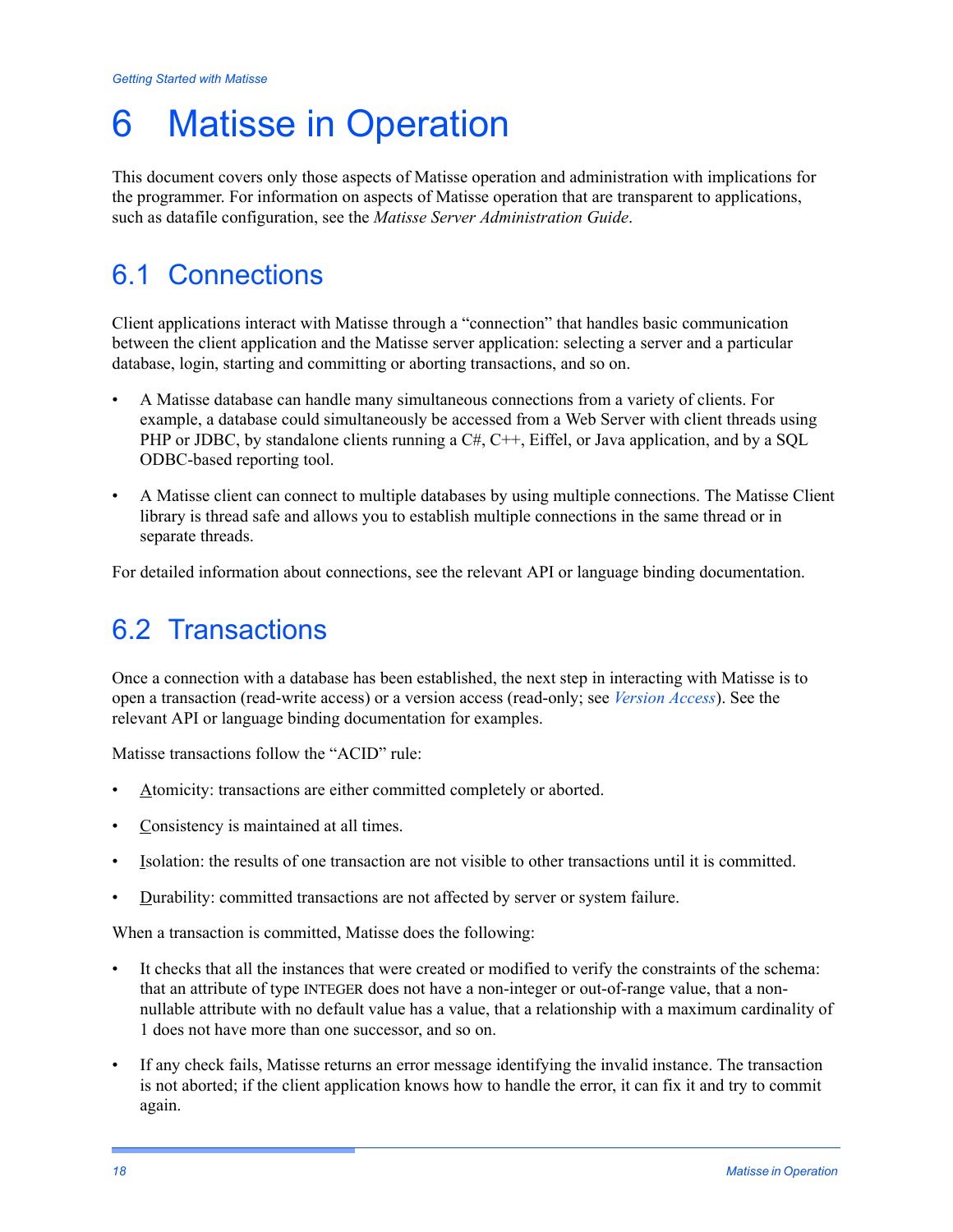- If all checks pass, the modified instances are written in the database and the transaction is validated.
- If specified by the commit instruction, a new named version of the database is created.

#### <span id="page-18-0"></span>6.3 Database Locks

Matisse automatically sets read and write locks on individual instances. The locking rules are as follows:

- Several transactions can read an attribute or relationship simultaneously.
- A transaction cannot modify an attribute or relationship while it is being read or modified by another transaction. An attempt to make such a modification will be blocked by the server until the other transaction is committed or aborted. If the optional LOCK\_WAIT\_TIME argument was passed when initiating the connection, the attempt will fail if the time-out expires before the other transaction releases its locks.
- A transaction *can* modify an attribute or relationship that is being read by a version access; (Matisse will preserve an unmodified copy for use by the version access).

When two transactions have read a particular instance property and then both transactions try to modify it, a deadlock arises. For example:

- **1.** Client 1 reads a value, establishing a read lock on the attribute.
- **2.** Client 2 reads the same value, establishing a second read lock on the attribute.
- **3.** Client 1 attempts to update the value. Since client 2 has a read lock, the server holds this attempt pending commit or abort of client 2's transaction.
- **4.** Client 2 attempts the same update. Since client 1 has a read lock, the server holds this attempt as well, pending commit or abort of client 1's transaction.

Thus each transaction is being held pending commit or abort of the other. Matisse resolves such deadlocks by aborting:

- the transaction with the lower priority (a priority from 1 to 8 may optionally be specified when opening a transaction);
- or, if the priorities are the same, the transaction that has performed the fewest updates;
- or, if the transactions have performed the same number of updates and have the same priority, the transaction that caused the deadlock (that is, that attempted the update later).

Such deadlocks can be prevented by either setting an explicit write lock on a given instance, or by using the 'Read For Update' transaction mode. In this mode, all read accesses set write locks in order to be able to update without upgrading from shared mode to exclusive mode.

All locks are released when the transaction is either committed or aborted.

**NOTE:** You can take advantage of Matisse version access for data intensive tasks like data analysis that would require locking or dirty reads in other database products.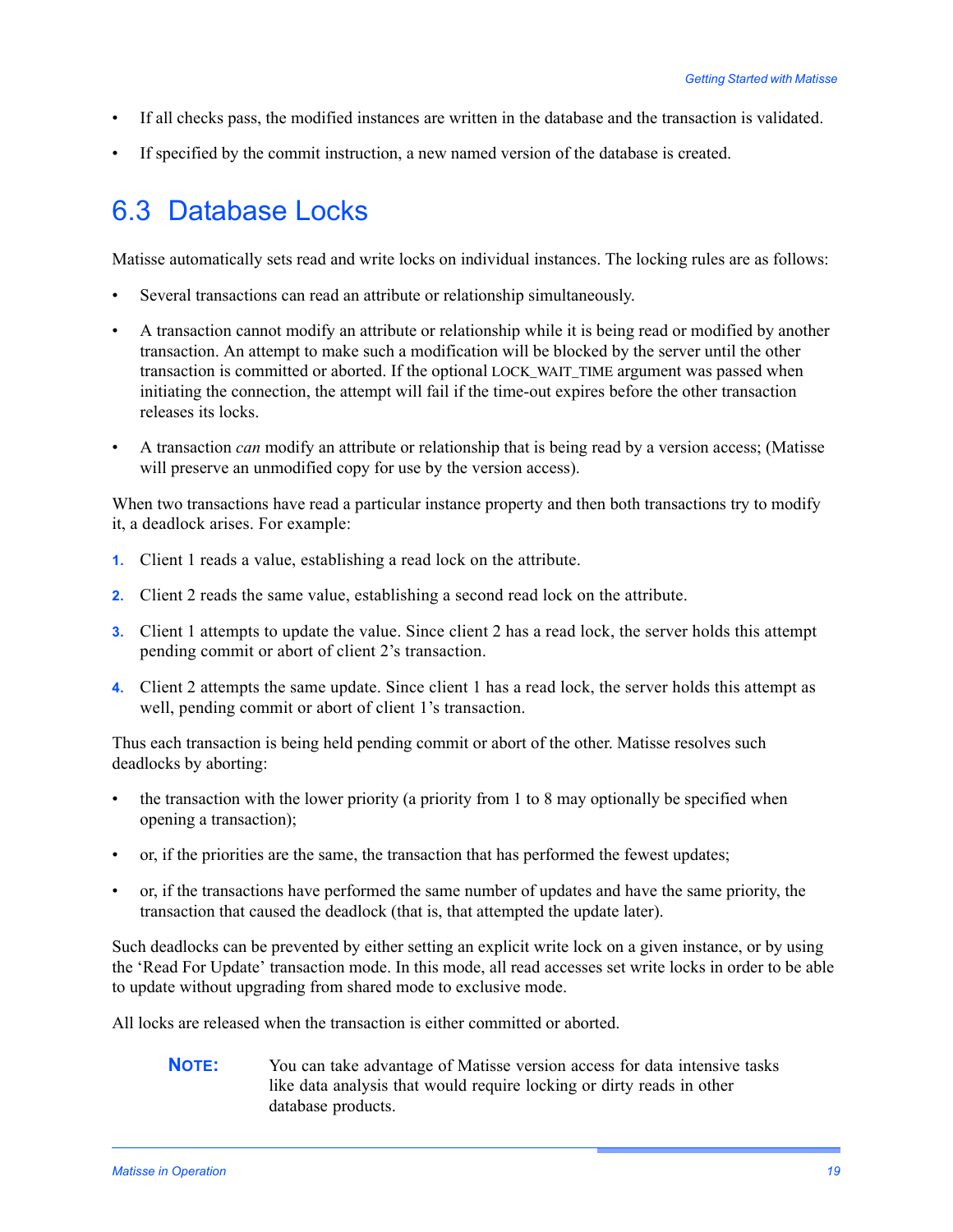### <span id="page-19-0"></span>6.4 Version Access

When a version access (read-only transaction) is opened, all the data stored in the database at that moment is preserved until the access is closed. This requires no locks or wholesale copying: as instances are modified by transactions, Matisse preserves unmodified copies for use by the version access.

The figure at right represents a new database in which a transaction (T1) has created three instances, A, B, and C. If a version access is opened on this database, then a second transaction (T2) modifies instance B, deletes instance C, creates a new instance D, and commits. The figure below shows the result:





unmodified modified since version access started *what a current transaction sees* 



In other words, a coherent "snapshot" of the database at the time each version access was started is preserved without interfering with current transactions' ability to modify instances. Once the version access has closed, the preserved copies of old instances will be eligible for garbage collection.

For more about versions, see the *Matisse Server Administration Guide*.

### <span id="page-19-1"></span>6.5 Named Versions

Named versions (sometimes called "savetimes") preserve such "snapshots" of a database indefinitely. Within an application, named versions can be registered when committing a transaction.

- When declaring a named version, the client application provides a name to identify it.
- To generate the full name for the version, Matisse appends a unique ID number to the name that is provided. (This ensures that two clients will not create two versions with the same full name.)
- The version is accessed by passing its full or partial name as an argument when opening a version access.
- Copies of modified instances preserved by Matisse to maintain the named version are not eligible for garbage collection until the version is manually undeclared using the mt\_version command (see the *Matisse Server Administration Guide*).

### <span id="page-19-2"></span>6.6 Client Cache Management

By default Matisse transparently caches data on the client side to optimize access to the network. We describe here the different caching alternatives that are currently implemented in Matisse.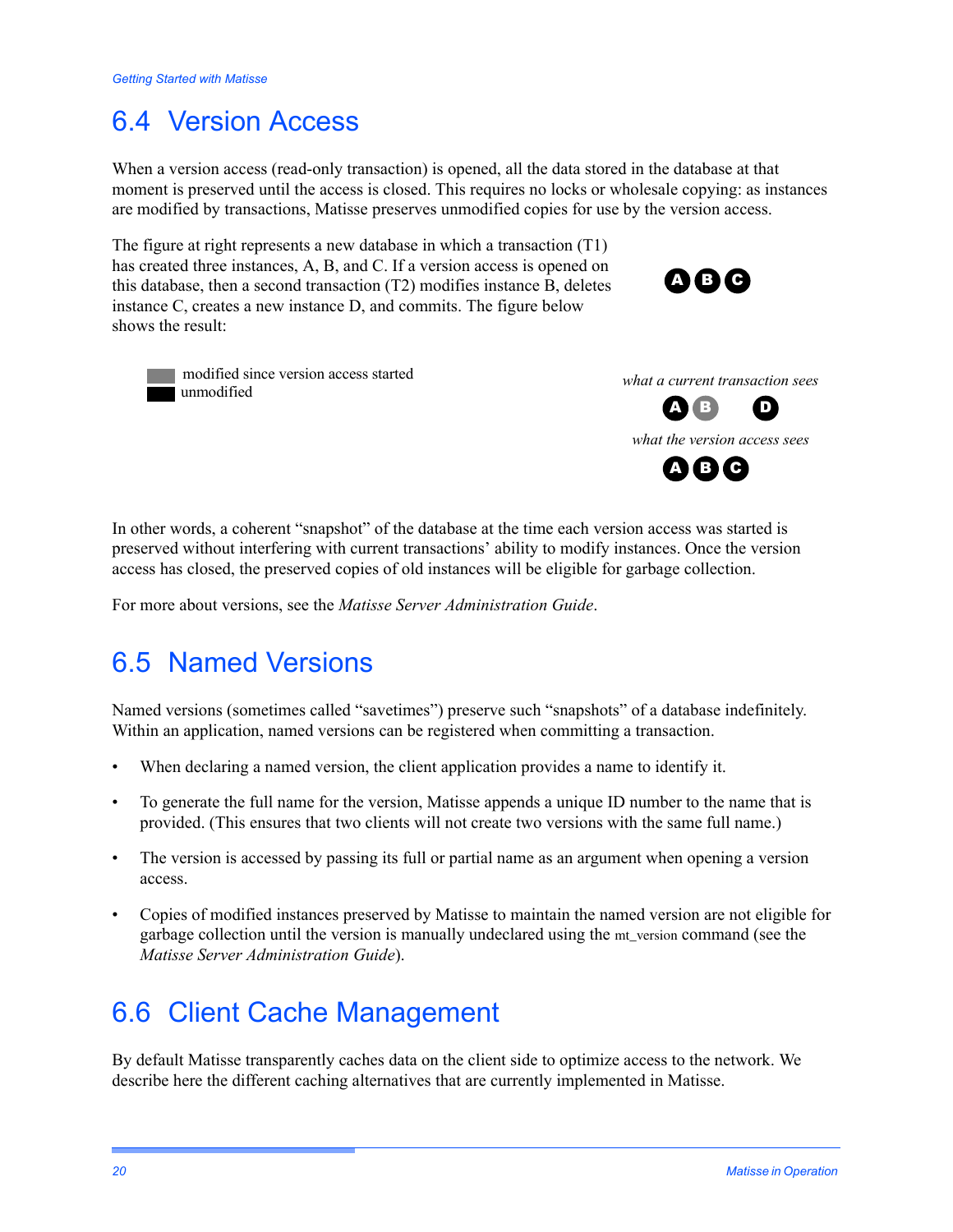#### Accessing instances in a Client Application

When you access one attribute value or another property of an instance, the instance's other properties are also cached. When you access another property for the same instance, the Matisse client retrieves it from the cache.

When a transaction is committed, the updates are flushed from the client cache to the server. When a transaction is committed, aborted or a version access is ended, any value read is deleted from the cache. This ensures that the cache is always consistent with the database.

#### Streaming Attributes

You may skip the default caching mechanism for large attributes by using the streaming APIs for read and update access. These APIs stream the attribute content directly from the database server without caching in the client.

#### Server Side SQL Execution

The associative access performed by SQL queries is typically data intensive, therefore SQL queries and SQL methods are always executed on the server side and only the result sets are cached on the client side.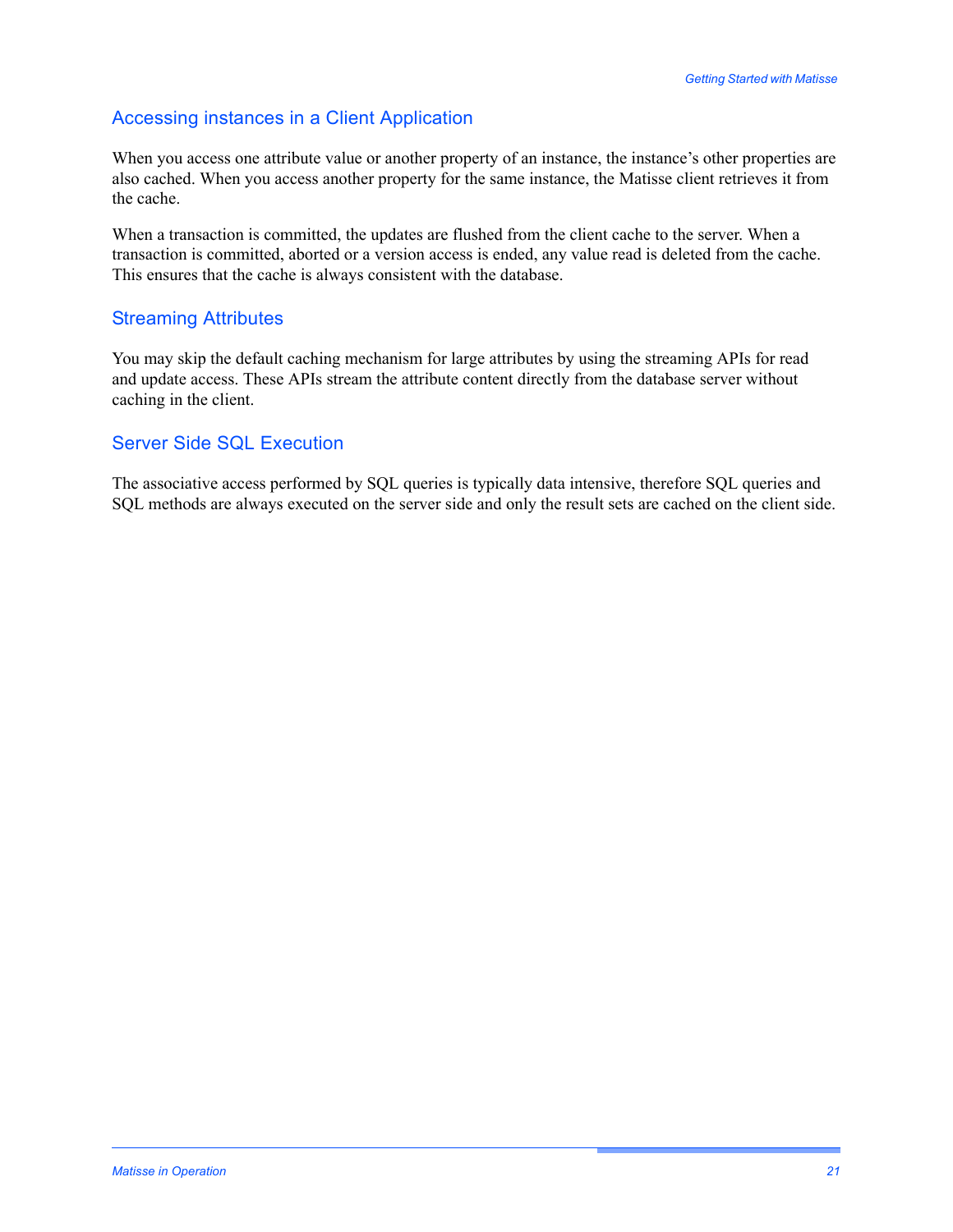## <span id="page-21-0"></span>7 Running the Demo Applications

Demo applications are installed to illustrates diverse features of Matisse. For the .NET binding, the *Matisse .NET Programmer's Guide* explains how to run these applications.

### <span id="page-21-1"></span>Data Migration Demo

This demo is accessible through the "Read me" page in your Matisse installation. On Windows, click on "Matisse->Read me" from the Windows Start menu.

The demo called *President* shows how to create your application schema with SQL DDL (Data Definition Language), and populate your database with relational data trough the Matisse Data Transformation Services (DTS) facility and then query the database with SQL.

### <span id="page-21-2"></span>Reusable SQL Components Demo

This demo is also accessible through the "Read me" page in your Matisse installation. On Windows, click on "Matisse->Read me" from the Windows Start menu.

The demo called *GoalMind* is a simple CRM (Customer Relationship Management) application that illustrates how to build reusable SQL components with SQL Methods.

The second demo called *Friends* is a simple social networks application that illustrates how to implement a graph search algorithm to solve the single-source shortest path problem with SQL Methods.

### <span id="page-21-3"></span>XML Documents Demo

This demo is accessible through the "Read me" page in your Matisse installation. On Windows, click on "Matisse->Read me" from the Windows Start menu.

The demo called *Media* shows how to create your application schema with ODL (Object Definition Language), and import XML data into a Matisse database. The XML document imported into Matisse contains both text and multimedia data.

### <span id="page-21-4"></span>Data Reporting Demo

This demo is accessible through the "Read me" page in your Matisse installation. On Windows, click on "Matisse->Read me" from the Windows Start menu.

The demo called *Reports* shows how to create your application schema with ODL (Object Definition Language), and populate your database with XML Documents and then query the database with SQL to build ad-hoc reports.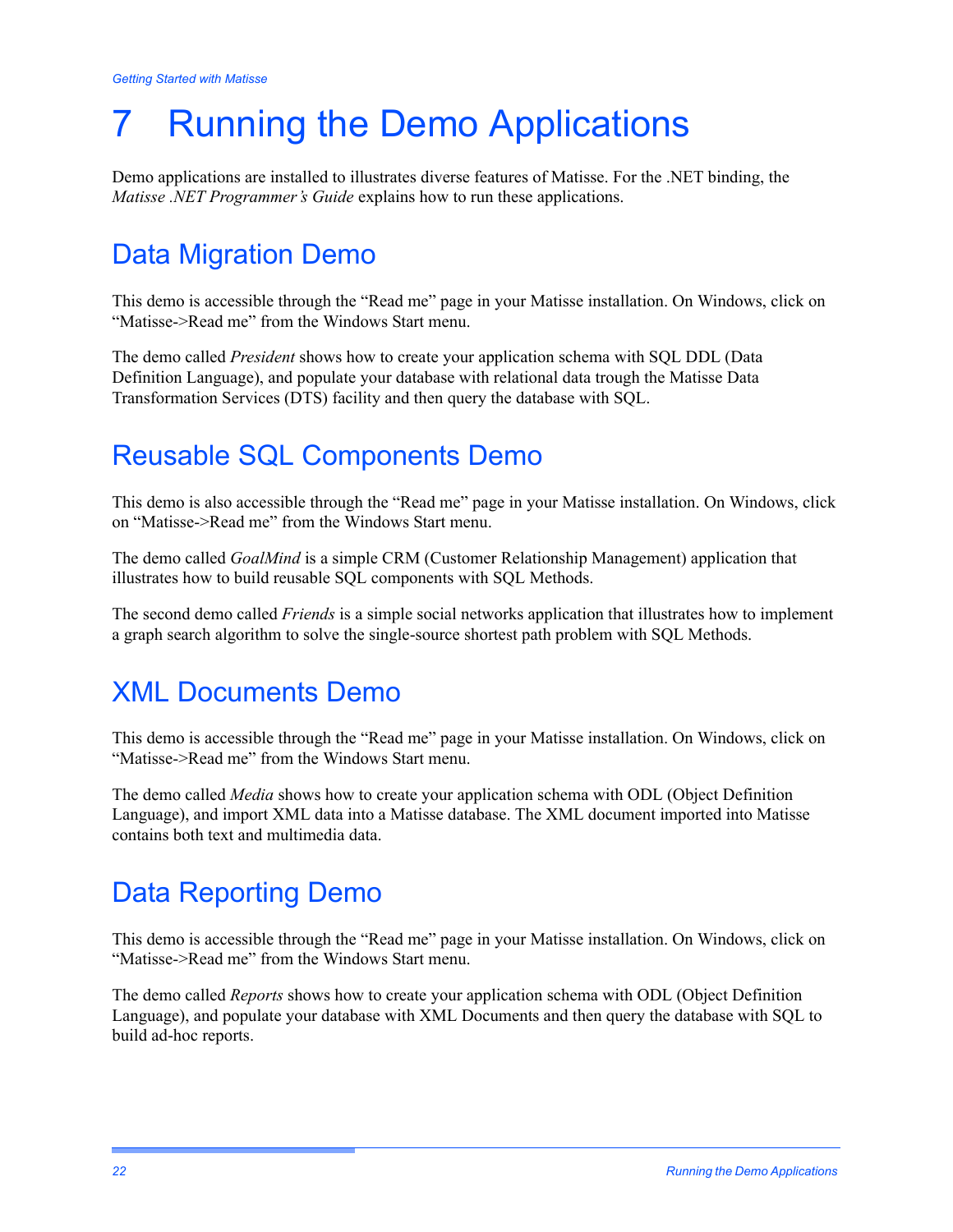### <span id="page-22-0"></span>Matisse Lite Edition Demo

This demo is accessible through the "Read me" page in your Matisse installation. On Windows, click on "Matisse->Read me" from the Windows Start menu.

The demo called *Lite* shows how to develop an application with Matisse Lite, the embedded version of Matisse DBMS. Matisse Lite is a compact library that implements the server-less version of Matisse. Matisse Lite provides a transactional, multi-user database engine self-contained in an application process.

### <span id="page-22-1"></span>.NET Demo Programs

The Matisse .NET demo programs come with the .NET binding installation. You can download the .NET binding with the ADO.NET data provider from http://www.matisse.com/developers/downloads/.

The Matisse .NET demo programs are provided both for C# and VB.NET. They illustrate:

- How to use ADO.NET
- How to create/update/delete objects
- How to manage relationships between objects
- How to use indexes or entry-point dictionaries to retrieve objects
- How to manage database connections, transactions and version access (read-only transaction)
- How to manipulate object from Matisse Class Reflection APIs
- How to manage database events
- How to manage a pool of connections
- How to extend Matisse Object Factories
- How to use Matisse Data Classes
- How to use object versioning
- How to generate source code for persistent classes in any .NET programming language

#### <span id="page-22-2"></span>Java Demo Programs

The Matisse Java demo programs can downloaded with the *Matisse Java Programmer's Guide* from the Matisse Documentation web page http://www.matisse.com/developers/documentation/.

#### **Requirements**

• Install Sun Java Development Kit version 6 or later for your operating system.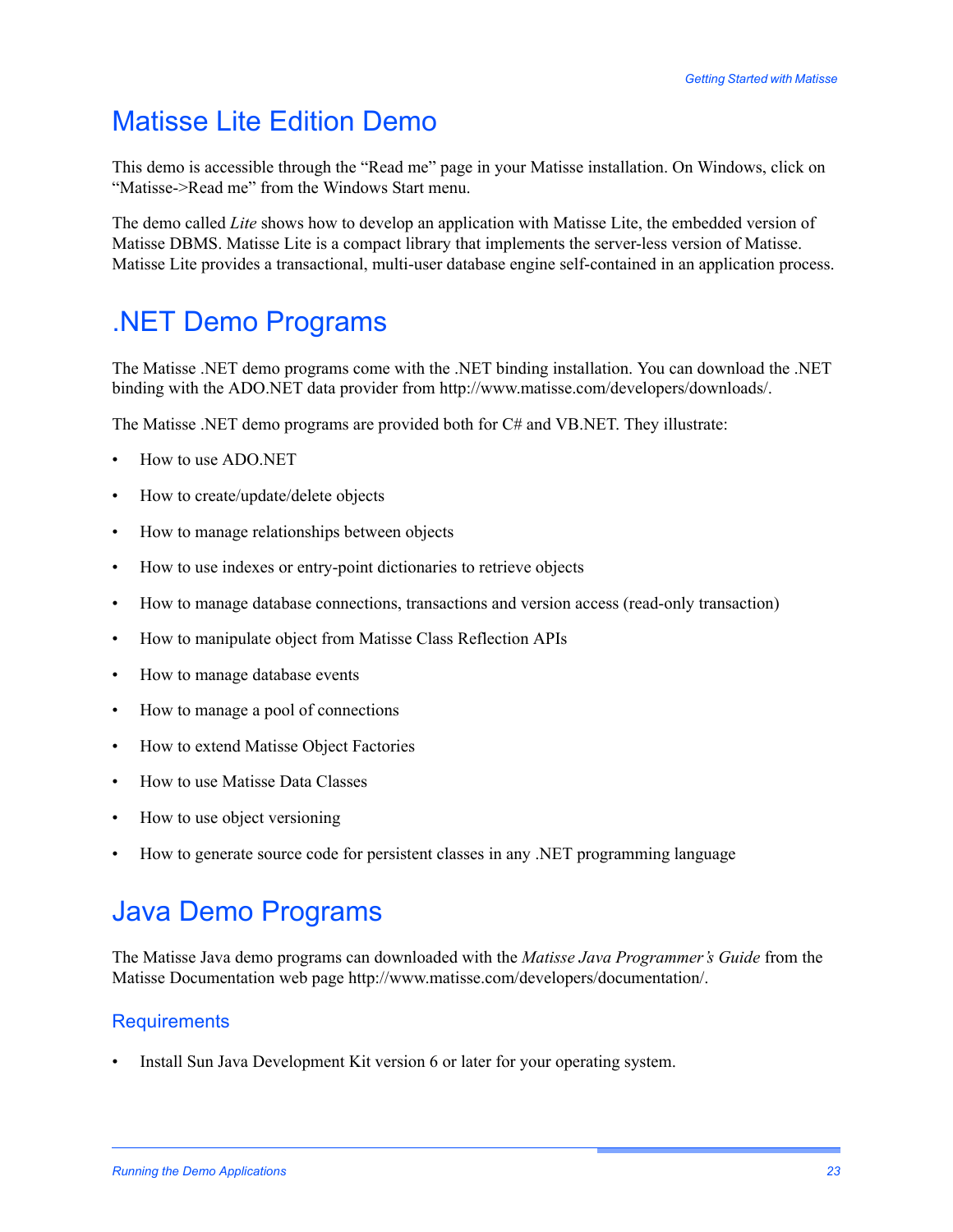#### *Getting Started with Matisse*

- Set the MATISSE\_HOME and JAVA\_HOME environment variables to the top-level directories of the Matisse and JDK installations.
- If you are running Windows, append ; %matisse\_home%\bin; %java\_home%\bin to the PATH user variable.

#### **Demos**

The Java demo programs illustrate:

- How to use JDBC
- How to create/update/delete objects
- How to manage relationships between objects
- How to use indexes or entry-point dictionaries to retrieve objects
- How to manage database connections, transactions and version access (read-only transaction)
- How to manipulate object from Matisse Class Reflection APIs
- How to manage database events
- How to manage a pool of connections
- How to extend Matisse Object Factories
- How to use object versioning

### <span id="page-23-0"></span>C++ Demo Programs

The Matisse C++ demo programs can downloaded with the *Matisse C++ Programmer's Guide* from the Matisse Documentation web page http://www.matisse.com/developers/documentation/.

The C++ demo programs illustrate:

- How to create/update/delete objects
- How to manage relationships between objects
- How to use indexes or entry-point dictionaries to retrieve objects
- How to manage database connections, transactions and version access (read-only transaction)
- How to manipulate object from Matisse Class Reflection APIs
- How to manage database events
- How to use object versioning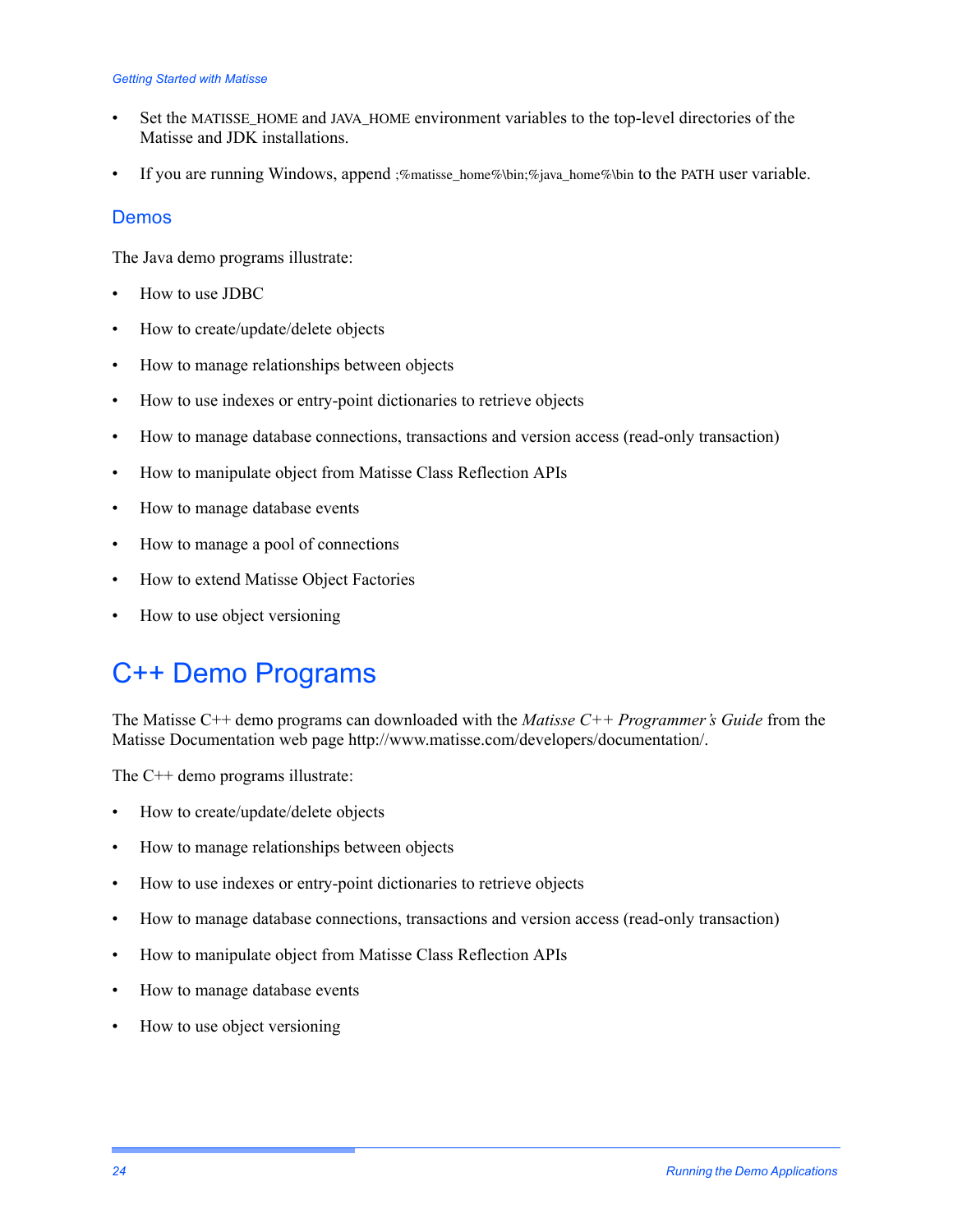## <span id="page-24-0"></span>8 Matisse Tools and Documentation

### <span id="page-24-1"></span>8.1 Development Tools

| C API                                    | A set of functions that allow user access to and manipulation of almost every<br>aspect of Matisse databases. The C API functions are defined in the "include" file<br>matisse.h.                                                                   |
|------------------------------------------|-----------------------------------------------------------------------------------------------------------------------------------------------------------------------------------------------------------------------------------------------------|
|                                          | Documentation: the <i>Matisse C API Reference</i> .                                                                                                                                                                                                 |
| $C++$ binding                            | The C++ binding (included in the standard Matisse installation) provides access to<br>Matisse databases within C++ applications. Functions are defined in the "include"<br>file matissecxx.h.                                                       |
|                                          | Documentation: the <i>Matisse C++ Programmer's Guide</i> and the Doc++-generated<br>API reference in the docs subdirectory of the Matisse program directory                                                                                         |
| .NET binding<br>and ADO.NET              | The .NET binding provides access to Matisse databases within .NET applications.<br>It includes both the ADO.NET data provider and the native object interface. The<br>binding is available on our web site at www.matisse.com/developers/downloads/ |
| <b>Eiffel binding</b>                    | The Eiffel binding provides access to Matisse databases within Eiffel applications.<br>You can download the binding and documentation from:                                                                                                         |
|                                          | www.matisse.com/developers/downloads/                                                                                                                                                                                                               |
| Java binding                             | The Java binding (included in the standard Matisse installation) provides access to<br>Matisse databases within Java applications. The Matisse Java methods are defined<br>in matisse.jar in the lib subdirectory of the Matisse program directory. |
|                                          | Documentation: the Matisse Java Programmer's Guide and the javadoc-generated<br>API reference in the docs subdirectory of the Matisse installation directory.                                                                                       |
| <b>ODBC</b> driver                       | The Matisse SQL ODBC driver provides access to Matisse databases from<br>ODBC-compliant tools.                                                                                                                                                      |
|                                          | Documentation: the Matisse installation guides for Linux, Solaris, and MS<br>Windows.                                                                                                                                                               |
| Perl, PHP, and<br><b>Python bindings</b> | These open-source bindings provide access to Matisse databases from the<br>respective languages. You can download the bindings and documentation from:                                                                                              |
|                                          | www.matisse.com/developers/downloads/<br>www.matisse.com/developers/documentation/                                                                                                                                                                  |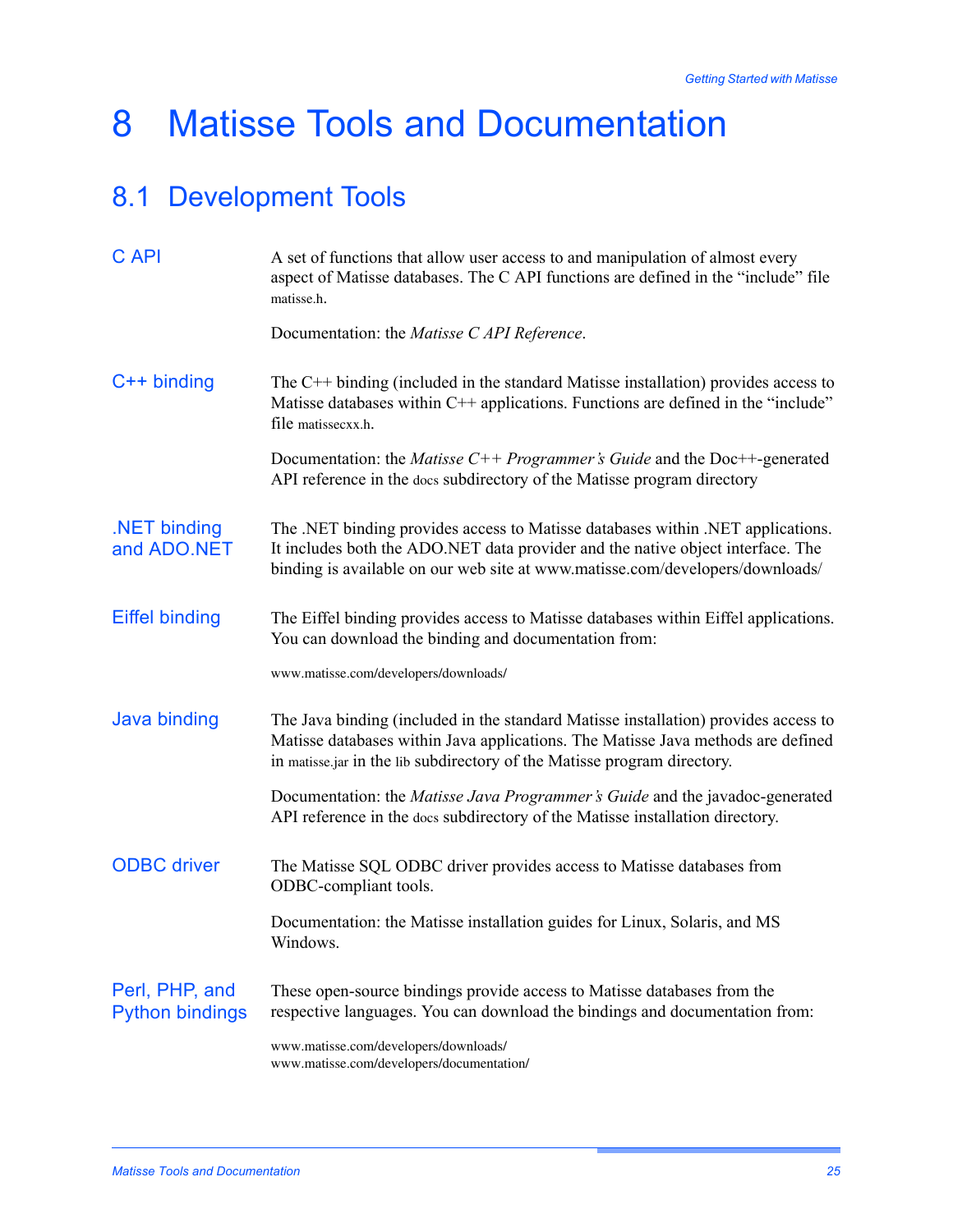| <b>Smalltalk</b><br>binding | The Smalltalk binding provides transparent access to Matisse databases from<br>Visual Works applications. You can download the binding from:                                        |
|-----------------------------|-------------------------------------------------------------------------------------------------------------------------------------------------------------------------------------|
|                             | www.matisse.com/developers/downloads/                                                                                                                                               |
| <b>Matisse SQL</b>          | The Matisse SQL language can be used interactively using the Matisse Enterprise<br>Manager, or embedded in applications created with the Matisse C API or the<br>language bindings. |
|                             | Documentation: the Matisse SQL Programmer's Guide, the Matisse C API<br><i>Reference</i> , and the online help in the mt_sql utility.                                               |
| <b>Matisse XML</b>          | Matisse XML can be used to exchange data with other applications or to transfer<br>data between Matisse databases on different platforms (for example, Windows and<br>$Linux)$ .    |
|                             | Documentation: the <i>Matisse XML Programming Guide</i> and the online help in the<br>mt_xml utility                                                                                |

### <span id="page-25-0"></span>8.2 Utilities

| mt emgr    | Matisse Enterprise Manager. You may use this tool to create, configure, initialize,<br>start, monitor, stop, back up, and restore databases, as well as to manage database<br>disk usage, versions, and security. The administration operations can also be<br>performed with the command line utilities mt_backup, mt_connection, mt_file,<br>mt_partition, mt_replicate, mt_server, mt_transaction, mt_user and mt_version. |
|------------|-------------------------------------------------------------------------------------------------------------------------------------------------------------------------------------------------------------------------------------------------------------------------------------------------------------------------------------------------------------------------------------------------------------------------------|
|            | Documentation: Matisse Server Administration Guide                                                                                                                                                                                                                                                                                                                                                                            |
| mt modeler | Matisse Database Modeler. You may use this tool to design and manage yout<br>database schema.                                                                                                                                                                                                                                                                                                                                 |
|            | Documentation: Matisse Modeler User's Guide                                                                                                                                                                                                                                                                                                                                                                                   |
| mt sdl     | This command line utility allows you to import and export a database schema<br>using SQL DDL (Data Definition Language) or ODL (Object Definition<br>Language). It is also used to generate persistent class files for the $C++$ , $C\#$ , Java,<br>and Eiffel bindings.                                                                                                                                                      |
|            | Documentation: Matisse ODL Programmer's Guide and Matisse SQL<br>Programmer's Guide                                                                                                                                                                                                                                                                                                                                           |
| mt sql     | Matisse SQL interactive query tool.                                                                                                                                                                                                                                                                                                                                                                                           |
|            | Documentation: Matisse SQL Programmer's Guide                                                                                                                                                                                                                                                                                                                                                                                 |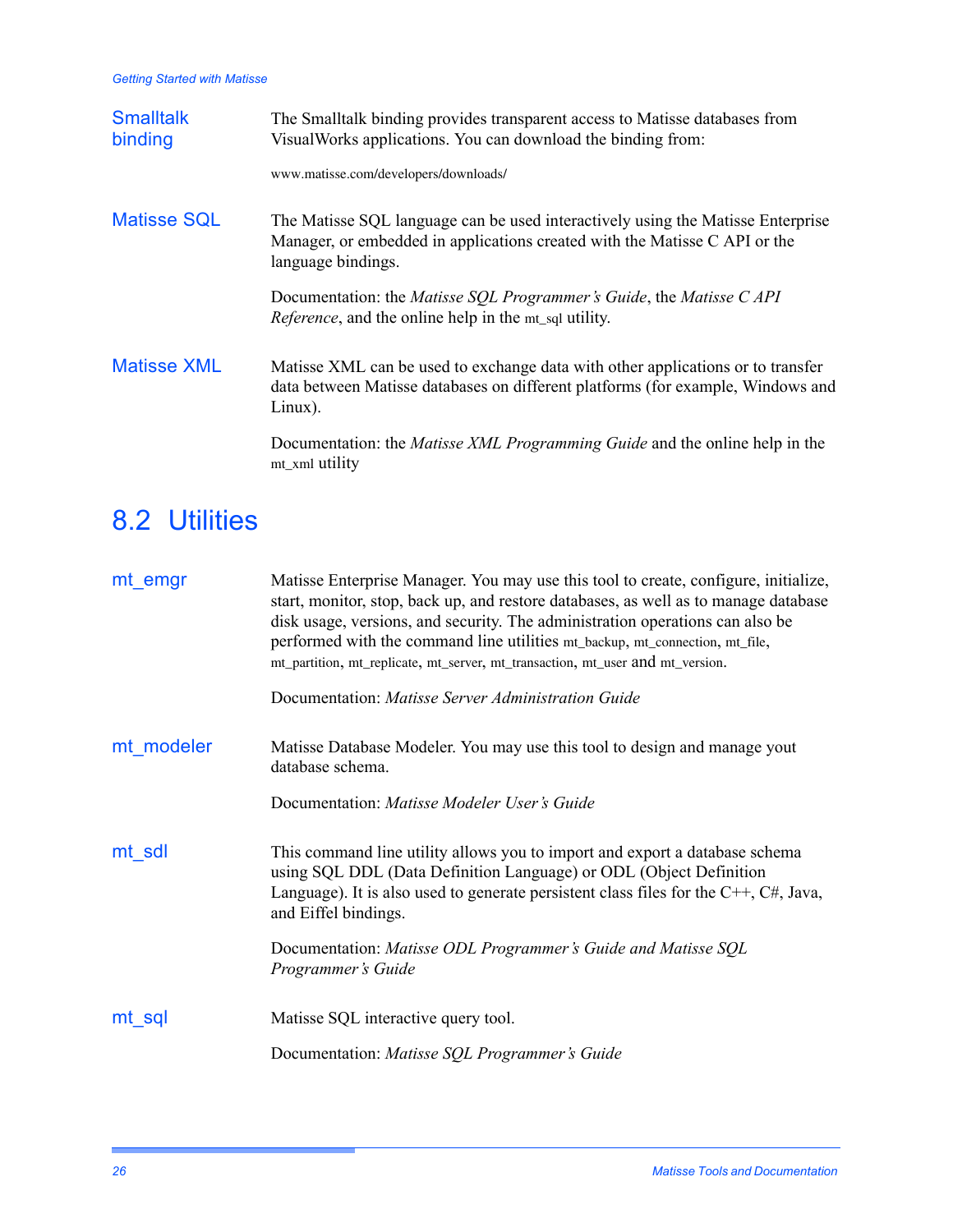| mt xml | Matisse XML import/export utility. With this tool you can load data from an XML<br>file into a database, dump data from a database to an XML file, and transfer data<br>between Matisse databases on different platforms (for example, Windows and<br>Solaris). |
|--------|-----------------------------------------------------------------------------------------------------------------------------------------------------------------------------------------------------------------------------------------------------------------|
|        | Documentation: Matisse XML Programming Guide                                                                                                                                                                                                                    |
| mt dts | Matisse Data Transaformation Services utility. With this tool you can extract,<br>transform and load data from a relational source into a Matisse database.                                                                                                     |
|        | Documentation: Matisse Data Transaformation Services Guide                                                                                                                                                                                                      |
| mt xsr | Matisse XML-based Snapshot Replication utility. With this tool you can replicate<br>databases.                                                                                                                                                                  |
|        | Documentation: Matisse Server Administration Guide                                                                                                                                                                                                              |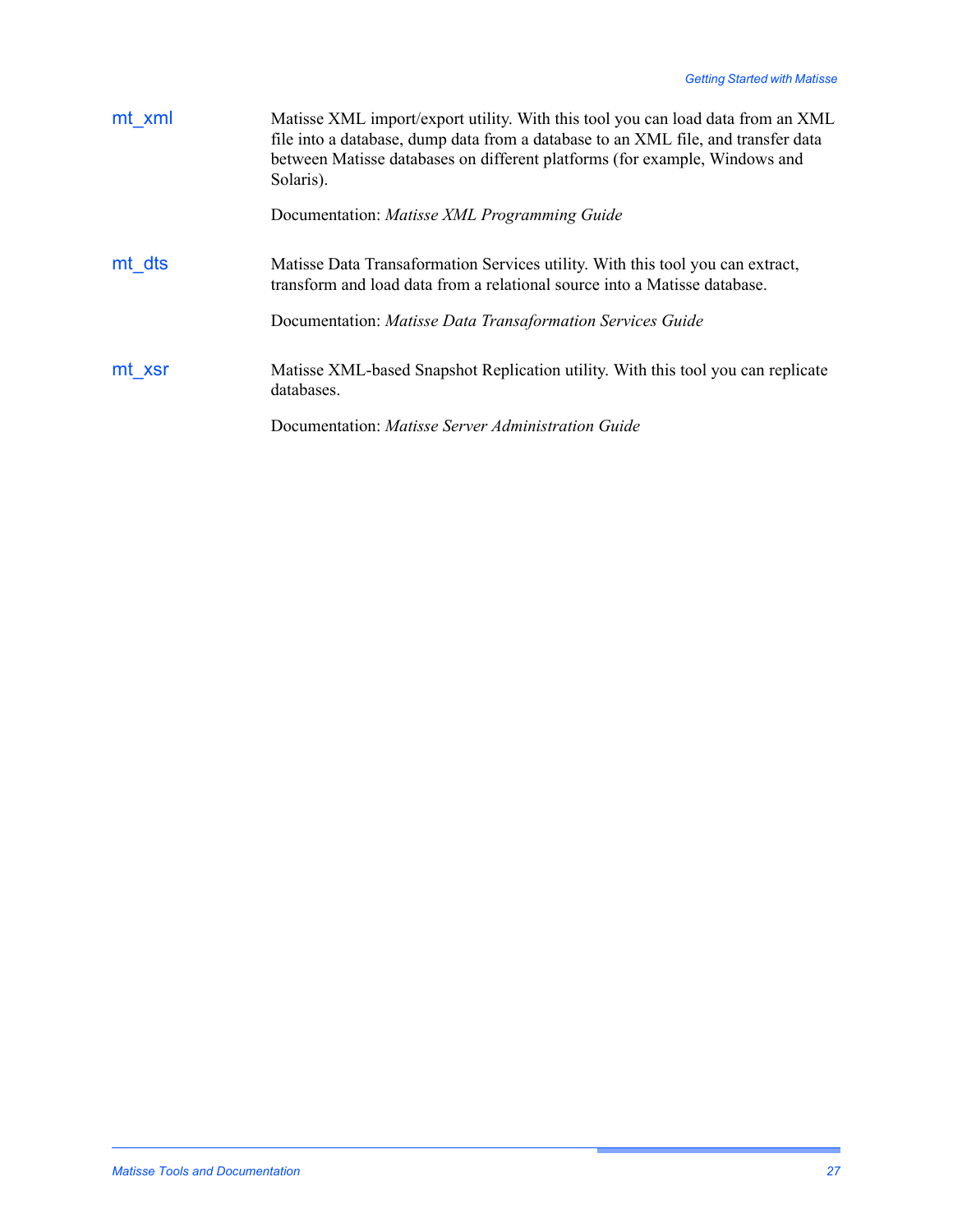## <span id="page-27-0"></span>9 Schema Objects Properties

This section details the definition of the schema objects that make up your application schema. A schema is made of a set of classes, attributes, relationships, methods, indexes, and/or entry-point dictionaries.

### <span id="page-27-1"></span>9.1 Rules for Naming Schema Objects

- The names that can be used for all schema objects must contain only alphanumeric characters and the underscore character (a-z, A-Z, 0-9, and ), and must start with a letter.
- Names must not contain spaces or punctuation other than the underscore character.

So, for example, Class\_9 is a valid name, but Class 9, Class-9, Class.9, and 9Class are invalid.

### <span id="page-27-2"></span>9.2 Class Properties

Matisse schema classes are always persistent. A class has the following properties:

| class name                                  | Required. Class names must be unique.                                                                                                                                                                                             |
|---------------------------------------------|-----------------------------------------------------------------------------------------------------------------------------------------------------------------------------------------------------------------------------------|
| superclass name                             | Optional. If a superclass is specified, this class inherits all of its properties.<br>Multiple superclasses may be specified if all the programming languages you are<br>using support multiple inheritance (C# and Java do not). |
| attributes                                  | Optional. Define the values to be stored in instances of this class (and any<br>subclasses).                                                                                                                                      |
| relationships                               | Optional. Define relationships between instances of this class (and any subclasses)<br>and instances of the successor class (or its subclasses).                                                                                  |
| index<br>specifications                     | Optional.                                                                                                                                                                                                                         |
| entry-point<br>dictionary<br>specifications | Optional.                                                                                                                                                                                                                         |
| method<br>specifications                    | Optional. The SQL methods for the class.                                                                                                                                                                                          |
|                                             | For instance the definition of the class Movie with the attributes Title and Rating, and<br>the associated method CountMovies is exported in DDL format like this:                                                                |
|                                             | -- Class Definitions                                                                                                                                                                                                              |

-- CREATE TABLE Movie ( Title VARCHAR(64), Rating VARCHAR(4)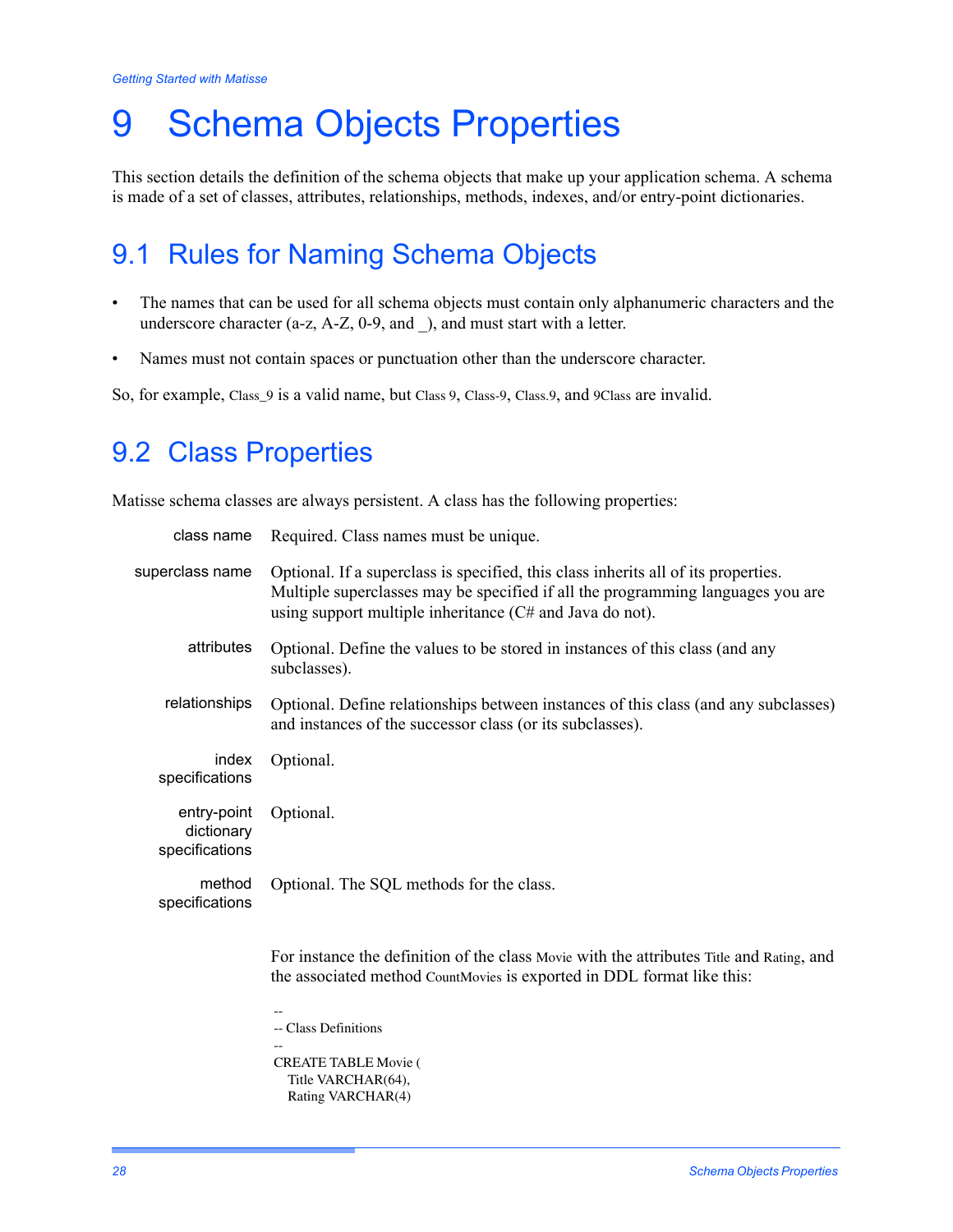```
);
    --
    -- Methods on Movie 
    --
CREATE STATIC METHOD CountMovies(aRating STRING)
    RETURNS INTEGER
    FOR Movie
    BEGIN
      DECLARE Cnt INTEGER DEFAULT 0;
      SELECT COUNT(*) INTO Cnt FROM Movie WHERE Rating = aRating;
      RETURN Cnt;
    END;
```
#### <span id="page-28-0"></span>9.3 Attribute Properties

An attribute has the following properties:

<span id="page-28-1"></span>attribute name Attribute names must be unique within a class and any of its subclasses. In other words, two classes may have attributes of the same name, unless one class inherits from the other. type The data type (STRING, INTEGER, etc.) of the attribute. nullable A boolean indicating whether the attribute will allow NULL values. Note that when creating a schema with ODL attributes *are not* nullable unless you specify Nullable, while in SQL DDL attributes *are* nullable unless you specify NOT NULL. When nullable is True and no default value is specified, Matisse automatically sets the default value to NULL. When nullable is False and no default value is specified, when you create an instance you must explicitly set the attribute value before attempting to commit your updates. maximum size The maximum size for variable size attributes. For instance with SQL DDL, a maximum size of 12 for a string type attribute can be expressed as 'VARCHAR(12)'. default value Optional. A value returned when accessing an attribute value that has not been set or that has been cleared. Note that default values are not physically *stored in* the corresponding attribute values of instances instantiated from the class. Thus if you change the default value for an attribute in your schema, it will be immediately reflected in the associated instances. To put it another way, in Matisse default values are class variables, not initial values.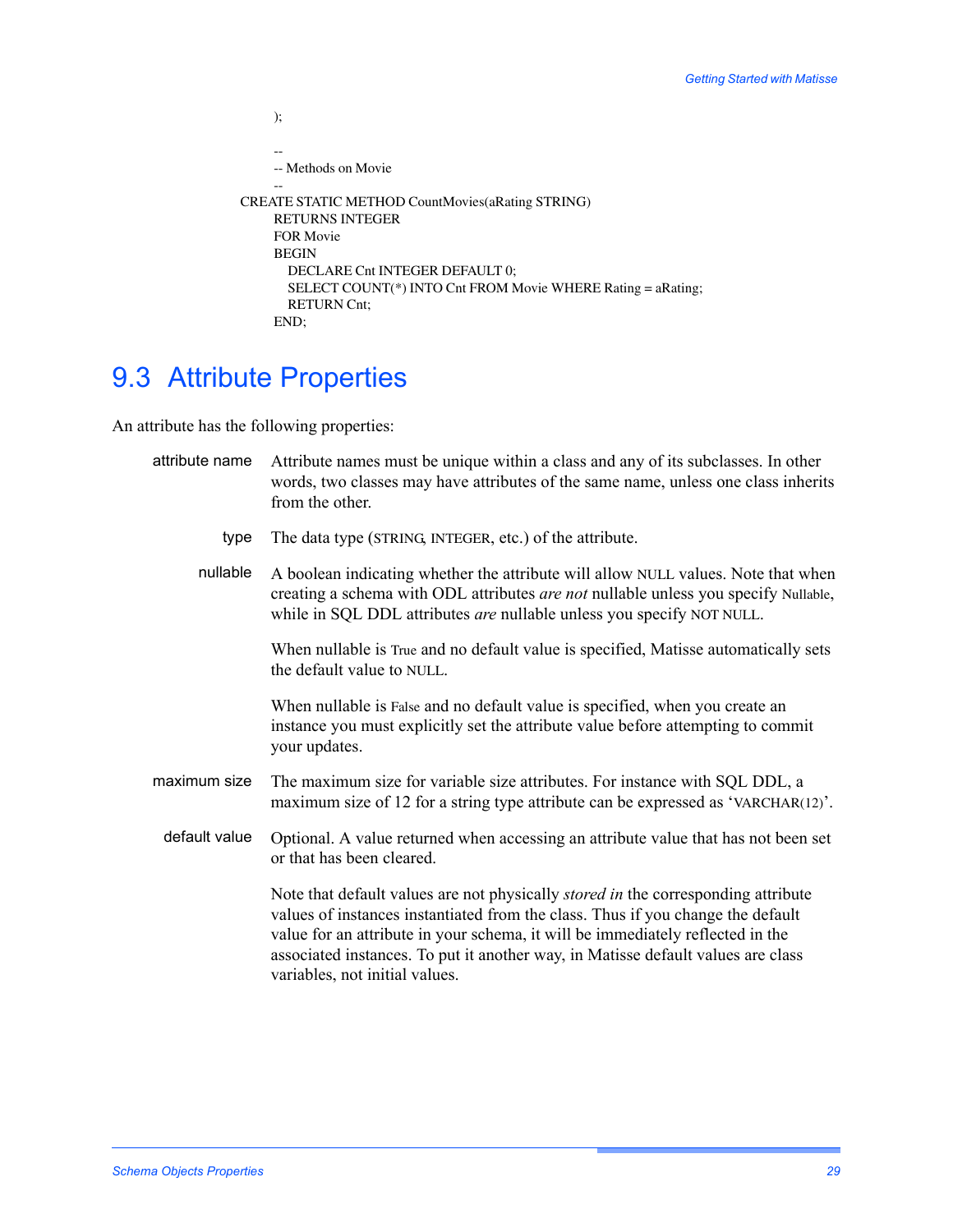### <span id="page-29-0"></span>9.4 Relationship Properties

Relationships are usually declared in pairs. For example, the Employee class might specify a MemberOf relationship with the Department class, and the Department class a corresponding Members relationship with the Employee class. With the Matisse Modeler tool this relationship pair is represented as a single association, and the individual relationships as "roles."

A relationship has the following properties:

- relationship name Relationship names must be unique within a class and any of its subclasses.
	- successor class The "target" class for this relationship. In the example below, Department is the successor class of MembersOf, and Employee is the successor class of Members.

| <b>Employee</b><br><b>Public Class</b>          |                |          | <b>Department</b><br><b>Public Class</b> |
|-------------------------------------------------|----------------|----------|------------------------------------------|
| ● FirstName: string<32><br>LastName: string<32> | $0.7*$         | 01       | O DeptName: string<32>                   |
| HireDate: date                                  | <b>Members</b> | MemberOf |                                          |
|                                                 |                |          |                                          |

A class may be the successor class of its own relationships. A typical example is the Father / Children relationship pair between instances of a class Person.

| inverse<br>relationship   | The other relationship of the pair, specified in the successor class.                                                                                                                                                                                                                                                                                                                                       |
|---------------------------|-------------------------------------------------------------------------------------------------------------------------------------------------------------------------------------------------------------------------------------------------------------------------------------------------------------------------------------------------------------------------------------------------------------|
|                           | If appropriate a relationship may be specified as its own inverse, a typical example<br>is the Spouse relationship between instances of a class Person.                                                                                                                                                                                                                                                     |
| cardinality<br>constraint | The minimum and maximum number of successor instances allowed. The<br>minimum cardinality is usually 0 or 1, indicating whether successors are optional<br>or required. The maximum cardinality is usually 1 or -1 (representing unlimited),<br>indicating whether it is a "to-one" or "to-many" relationship. Common cardinality<br>settings (and their UML counterparts used in schema diagrams) include: |
|                           | 0, -1: may have any number of successors, or none (UML $*)$ )                                                                                                                                                                                                                                                                                                                                               |
|                           | 0, 1: may have one successor, or none (UML $0.1$ )                                                                                                                                                                                                                                                                                                                                                          |
|                           | 1, 1: must have one and only one successor (UML 1)                                                                                                                                                                                                                                                                                                                                                          |
|                           | 1, -1: must have at least one successor (UML 1*)                                                                                                                                                                                                                                                                                                                                                            |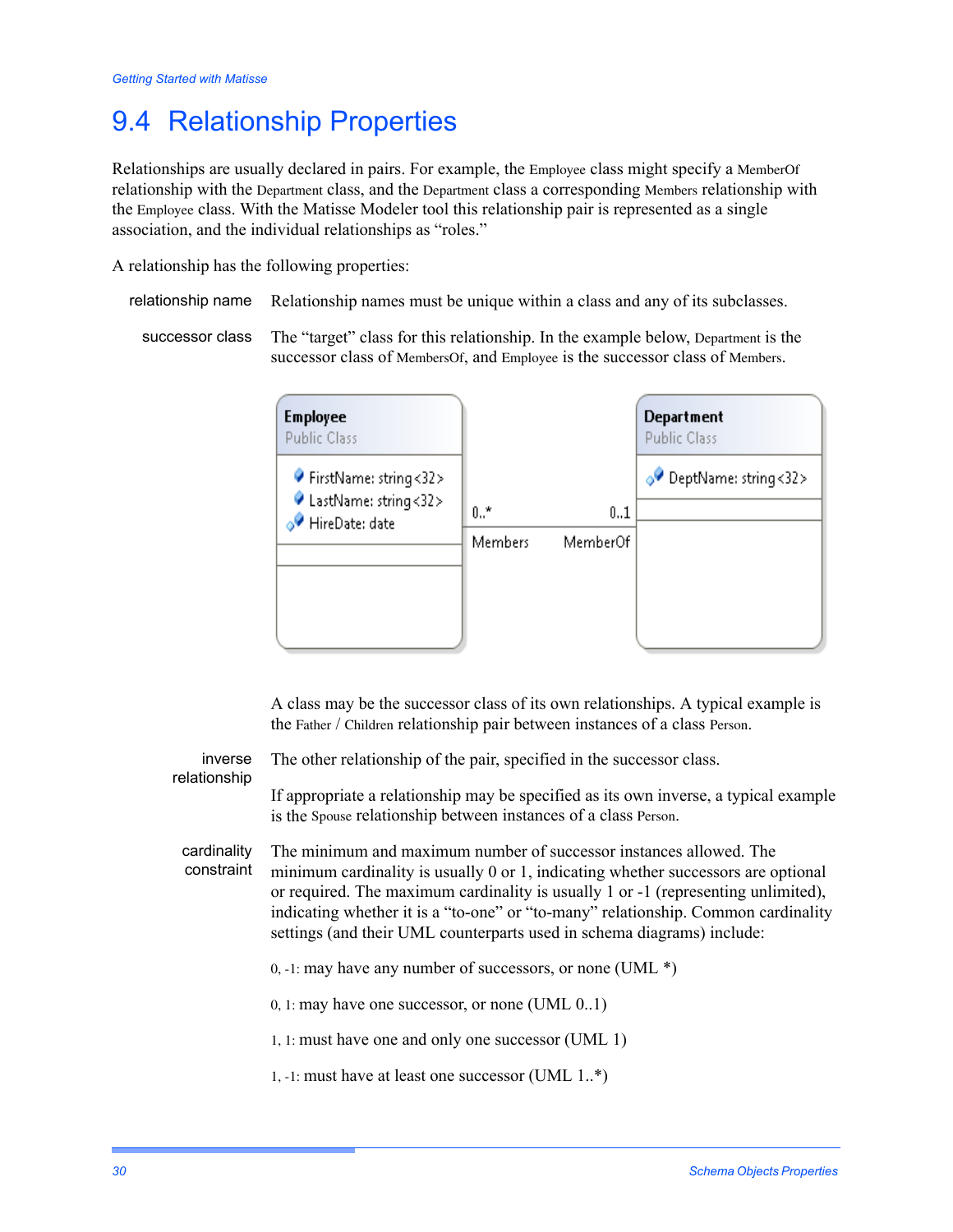read-only constraint To simplify programming, one of the two relationships in a pair is usually set read-only, so that all updates must be performed from the other side.

- In SQL DDL, this is done by specifying the readonly parameter.
- In the Matisse Modeler this is set by the Navigable option on the role's Details tab. By default, Role A is read-write (Navigable checked) and Role B is readonly (Navigable unchecked).

#### <span id="page-30-0"></span>9.5 Index Properties

An index is declared for a given class, it has the following properties:

| index name               | Index names must be unique within a class and any of its subclasses.                                                         |
|--------------------------|------------------------------------------------------------------------------------------------------------------------------|
| criteria                 | The names of the attribute(s) to be indexed. You may specify up to four criteria.                                            |
| sort order               | Set separately for each criterion. Specifies whether the index will be sorted<br>ascending or descending for that criterion. |
| unique key<br>constraint | If set to True, each entry in the index must be unique. If set to False, the index may<br>contain duplicate entries.         |

The key size for an index is limited to 256 bytes. For an index defined with multiple criteria, the sum of the sizes for the attributes to be indexed must not exceed 256.

#### <span id="page-30-1"></span>9.6 Entry-Point Dictionary Properties

An entry-point dictionary has the following properties:

| dictionary name          | Entry-point dictionary names must be unique within a class and any of its<br>subclasses.                                                                                                                                                                                                                                                                                                                  |
|--------------------------|-----------------------------------------------------------------------------------------------------------------------------------------------------------------------------------------------------------------------------------------------------------------------------------------------------------------------------------------------------------------------------------------------------------|
| attribute name           | The name of the attribute for which the entry-point dictionary will be maintained.                                                                                                                                                                                                                                                                                                                        |
| unique key<br>constraint | If set to True, each entry in the dictionary must be unique. If set to False, the<br>dictionary may contain duplicate entries.                                                                                                                                                                                                                                                                            |
| case sensitivity         | If set to True, dictionary lookups are case-sensitive. If set to False, lookups are case-<br>insensitive.                                                                                                                                                                                                                                                                                                 |
| make-entry<br>function   | The name of the function to be used to generate keys (also called entry-points) for<br>the dictionary. Two such functions are included with Matisse: "make-entry"<br>generates one key per instance based on the full attribute value, "make-full-text-entry"<br>extracts the words contained in a textual attribute value and generates a separate<br>key for each distinct word in the attribute value. |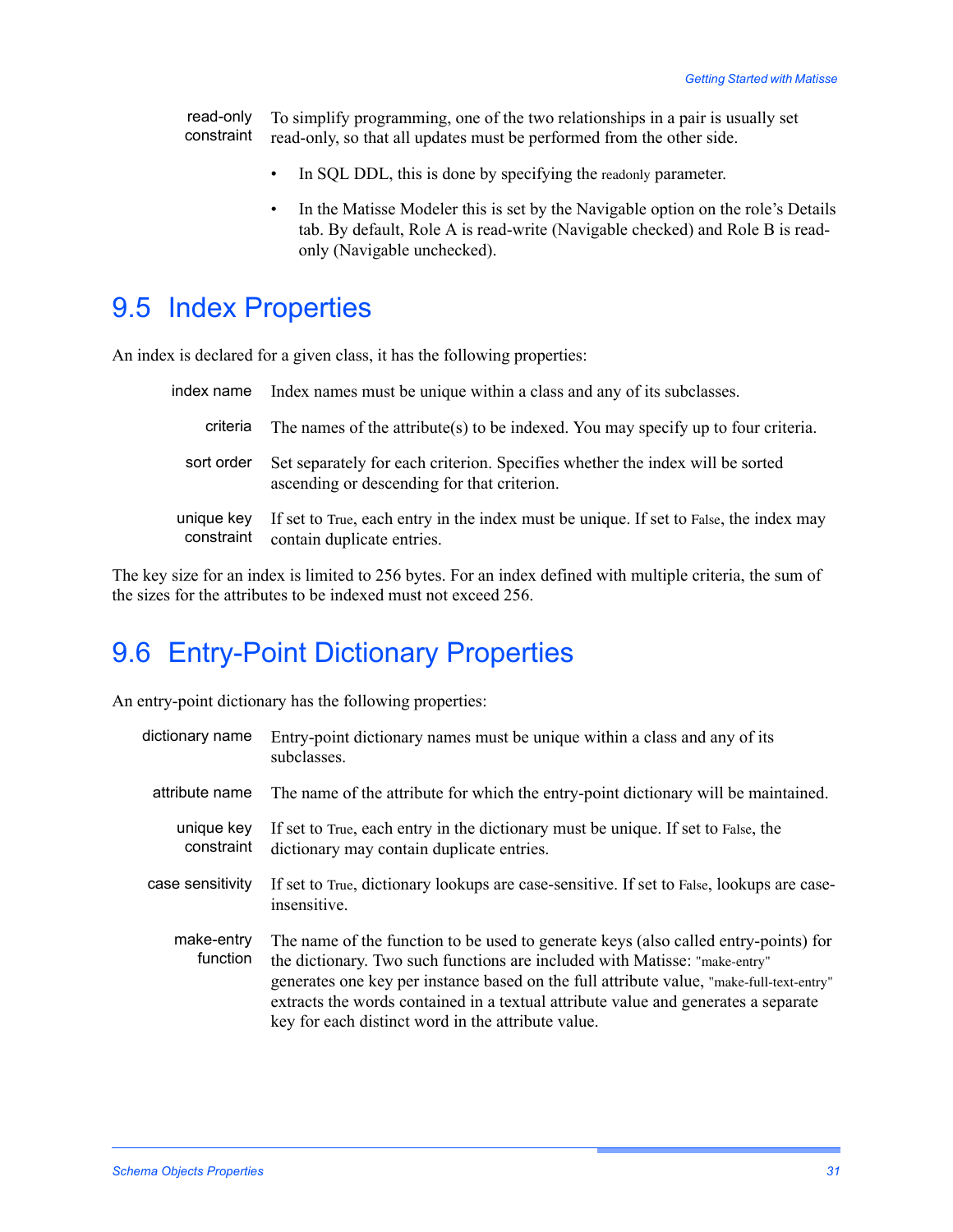## <span id="page-31-0"></span>**Glossary**

<span id="page-31-1"></span>**abstract class:** A class which cannot be instantiated, that is, a class from which other classes may be derived, but which cannot be used to create objects. (Matisse itself has no abstract classes; the term is used only in language-binding documentation.)

**atomic transaction:** A transaction that either successfully applies all of its updates to the database or leaves the database unchanged.

<span id="page-31-3"></span>**attribute value:** The value that is stored in a database object for a given attribute.

<span id="page-31-2"></span>**attribute:** A property of a class that defines the values that will be stored in objects instantiated from the class. For example, an object representing a person would typically contain some values for the person's first name and last name.

**cardinality:** A constraint for a relationship that defines the minimum and maximum number of successors allowed.

**class:** A schema object that defines the structure of the objects that can be generated from the class. A class definition can contains *[attribute](#page-31-2)* and *[relationship](#page-33-1)* properties, superclasses, indexes and entry-point dictionaries. See also *[abstract class](#page-31-1)*, *[metaclass](#page-33-0)*.

**class method:** A method that applies to a class as a whole rather than to individual objects instantiated from the class; for example, a method that returns the number of instances of a class.

<span id="page-31-4"></span>**class variable:** A value shared by all instances of a class. In Matisse, class variables can be defined by modifying or extending MtClass (see *[meta-schema](#page-33-2)*)

**constructor:** A class method that creates an object. It is a convention in some object-oriented programming languages that every class has a constructor with the same name as the class.

**data type:** See *[type](#page-34-0)*.

**database:** The live database running on a Matisse server.

**database schema:** See *[schema](#page-34-1)*.

**database server:** The process that runs a Matisse database.

**datafile:** A file, disk partition (raw device) or ramdisk device allocated to a Matisse database. A database can have up to 255 datafiles on as many disks. For fault tolerance and best performance, in a production environment each datafile should be on a different disk.

**datapage:** The minimum amount of data that can be read from or written to disk by the Matisse server in any single I/O operation. Datapages are contained in datafiles.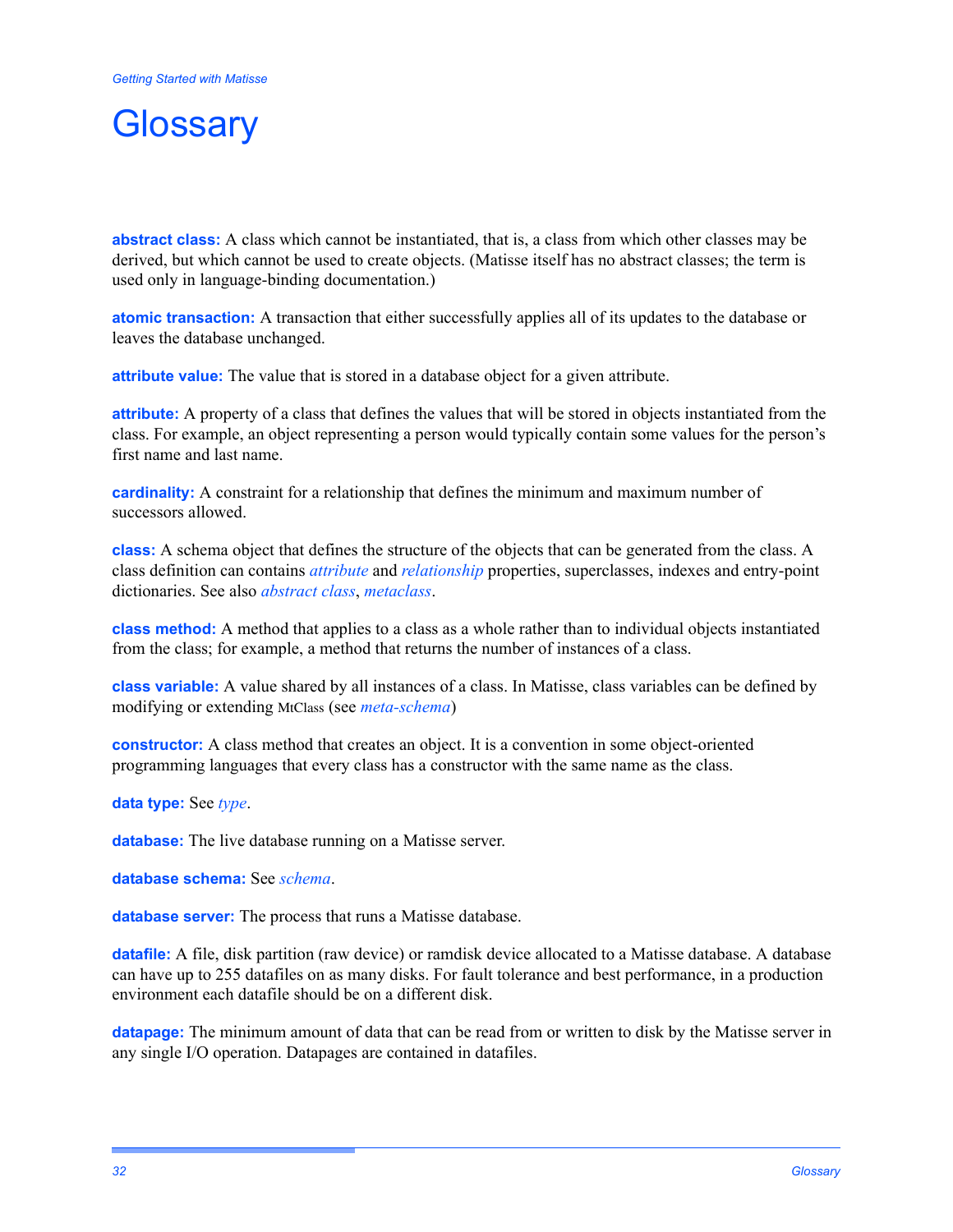<span id="page-32-0"></span>**default value:** A value returned when Matisse attempts to read an attribute value that has either not been set or that has been removed from an object. Note that this is not an initial value copied to objects but rather a class variable associated with the attribute descriptor; see *[default value](#page-28-1)* on page 29 for a detailed discussion.

**descriptor:** In Matisse schema definition elements like classes, attributes and relationships are stored as objects in the database and are sometimes referred to as descriptors. For instance an attribute descriptor describes the name and the type of value that an attribute can accept within a data object.

<span id="page-32-2"></span>**entry-point dictionary:** An indexing structure that allows fast retrieval of objects based on keyword searches. It is typically used for full-text indexing or to provide a fast object lookup capability. When creating an entry-point dictionary, you associate a make-entry function that will be used to automatically generate the keywords to be indexed.

<span id="page-32-3"></span>**garbage collection:** Permanently removing obsolete object versions from the database in order to recover disk space.

#### **identifier:** See *[object identifier](#page-33-3)*.

**index:** An indexing structure that optimizes retrieval of objects based on a value or set of values and provides fast execution for ORDER BY SQL statements.

**instance:** See *[object](#page-33-4)*.

**interface:** In ODL, a set of statements that declares a class. In Matisse API and language binding references, it may have other meanings specific to the language in question.

<span id="page-32-1"></span>**inverse relationship:** All relationships are declared with both direct and inverse orientations. Which is which depends on which end of the relationship you start from. For example, in the schema diagrammed below, Department.Members is the inverse of the direct relationship Employee.MemberOf, which itself is the inverse of the direct relationship Department.Members.



In some cases, a relationship may be its own inverse (for instance a Spouse relationship).

**list of successors:** See *[relationship successors](#page-34-2)*.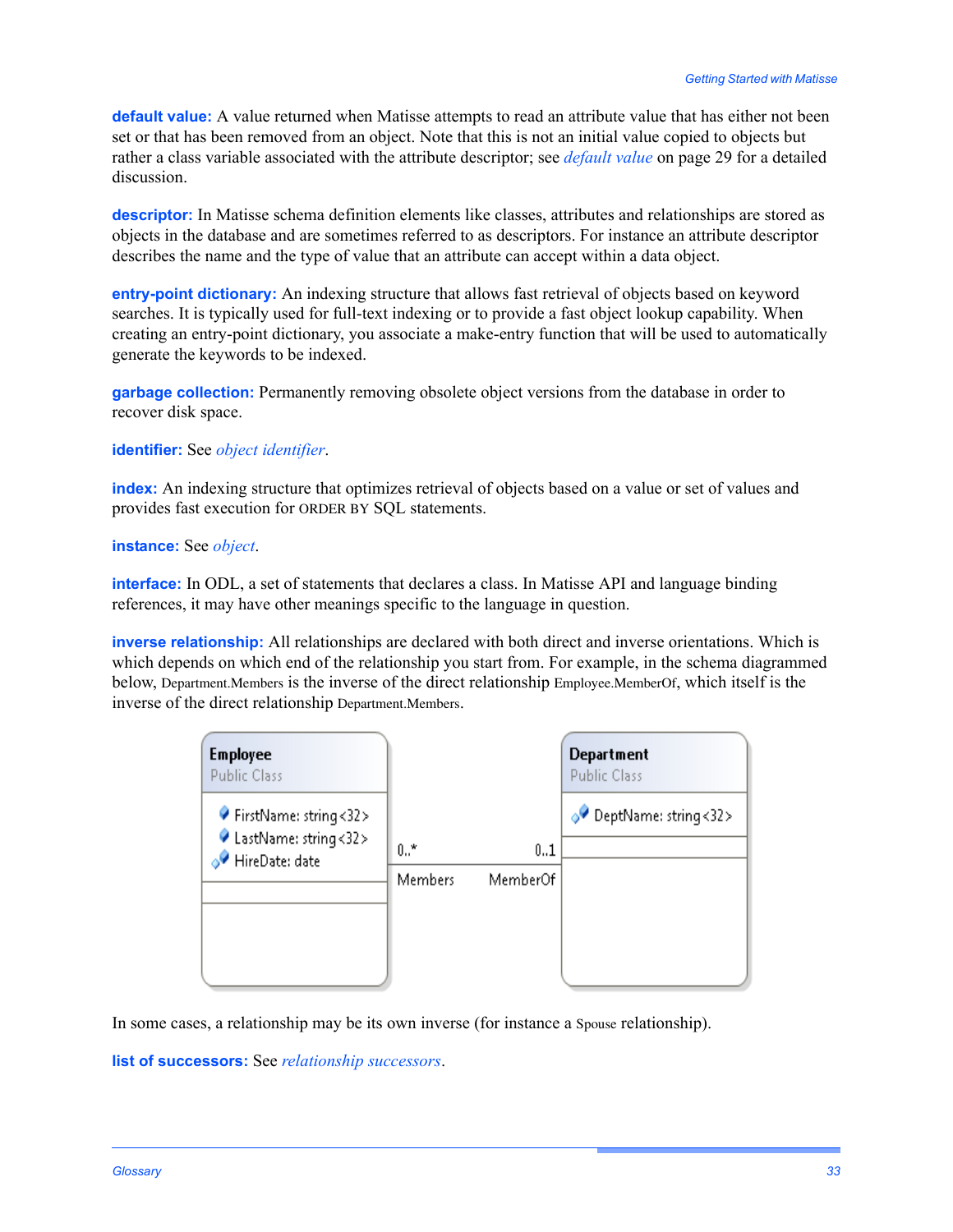#### *Getting Started with Matisse*

**literal:** A *literal* is a specific symbol that represents a data value. For example, the literals 2.6 and 2.60 both represent the same floating-point value.

**make-entry function:** See *[entry-point dictionary](#page-32-2)*.

<span id="page-33-0"></span>**metaclass:** A class whose instances are classes, rather than data objects. The only metaclass in Matisse is MtClass.

<span id="page-33-2"></span>**meta-schema:** The initial set of Matisse classes from which classes and other *[schema object](#page-34-3)s* are instantiated. For instance MtAttribute, MtClass, MtEntryPointDictionary, MtIndex, and MtRelationship are part of the meta-schema.

**method:** A function defined for a class. Procedural components of Matisse database applications are typically implemented using methods.

**null:** An undefined value. An attribute value is set as undefined by setting it to the value NULL, which is possible only if nullable has been set in the corresponding attribute descriptor. For discussion of some consequences of making an attribute non-nullable, see *[default value](#page-32-0)*.

<span id="page-33-4"></span>**object:** In Matisse documentation, used by itself, it generally refers to an instance of a class, that is, a persistent object. An object contains *[attribute values](#page-31-3)* and *[relationship successors](#page-34-2)* corresponding to each of the *[attributes](#page-31-2)* and *[relationship](#page-33-1)s* defined for its class in the *[schema](#page-34-1)*. See also *[schema object](#page-34-3)*.

<span id="page-33-5"></span>**Object Description Language (ODL):** A language that can be used to define the schema of a Matisse database and to generate persistent classes for the different language bindings. Matisse ODL follows the ODL standard promulgated by the Object Data Management Group (odmg.org).

<span id="page-33-3"></span>**object identifier:** All objects in a Matisse database are automatically assigned stable unique identifiers that the system uses to distinguish them and to manage relationships.

In C, C++, Java, and other languages, "identifier" commonly refers to the name of an object or stored value. To avoid confusion, it is not used in that sense in the Matisse documentation.

**ODL:** See *[Object Description Language \(ODL\)](#page-33-5)*.

**OID:** See *[object identifier](#page-33-3)*.

**predecessor:** An object that references other objects through a given *[relationship](#page-33-1)* is said to be the predecessor of the objects that it references.

**programming type:** In reference to the C API, a C type (as opposed to a Matisse *[type](#page-34-0)*).

**property:** An attribute or a relationship defined for a class. For example, the attribute LastName is a property of the class Person.

<span id="page-33-1"></span>**relationship:** Relationships are class properties that define links between objects. A relationship is defined between two (or more) classes. For instance the relationship Department.Members may be defined between the class Department and the class Employee. In this example the class Employee is referred to as the successor class. See also *[inverse relationship](#page-32-1)*.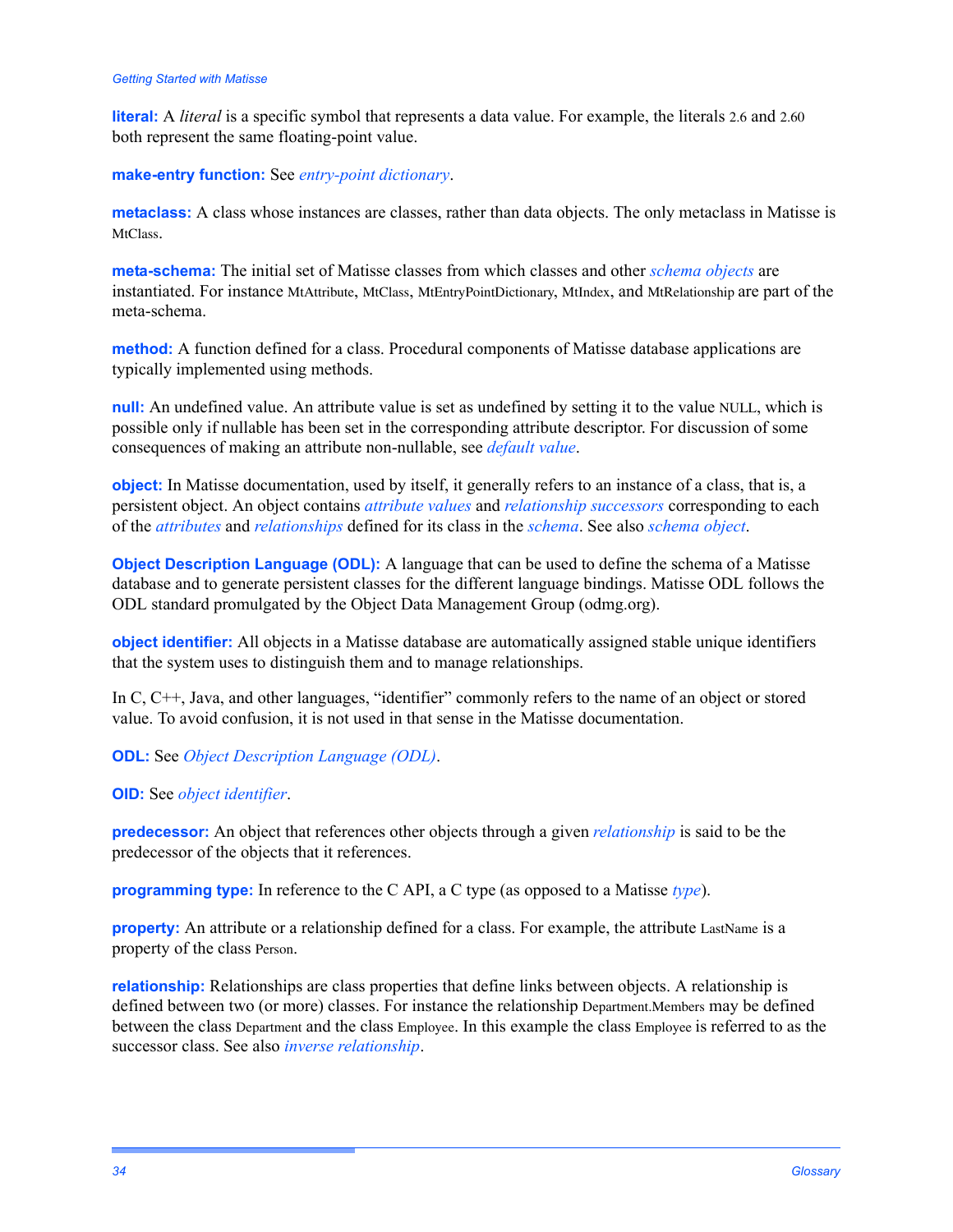<span id="page-34-2"></span>**relationship successors:** The object content corresponding to a *[relationship](#page-33-1)* defined in the schema class for the object. The relationship part of an object stores the list of object identifiers that identify its successors (also called the "list of successors").

When an object is deleted, Matisse automatically removes its object identifier from the relationship part of the objects to which it is a successor.

**savetime:** See *[versioning](#page-35-0)*.

**scalar type:** A type that takes a single value (as opposed to a list type).

<span id="page-34-1"></span>**schema:** The portion of a database that describes the structure of the data objects. Also called an application schema to distinguish it from the *[meta-schema](#page-33-2)*. For example, a schema might contain classes such as Employee and Department, from which data objects representing specific individuals and departments can be instantiated; *[attributes](#page-31-2)* such as Employee.Name, Employee.SSNum, and Department.Name which define the values to be stored in the data objects; and *[relationships](#page-33-1)* such as Employee.MemberOf and Department.Members define the possible links between the data objects of the Employee and Department classes. See also *[meta-schema](#page-33-2)*.

<span id="page-34-3"></span>**schema object:** An object that describes an element of a *[schema](#page-34-1)* in a Matisse database. For instance the definition of the class Employee is stored as a schema object. See also *[schema](#page-34-1)*.

**static:** Describes a method or other function associated with a class as a whole, not with particular instances of a class: for example, a function that returns the number of objects in a class. See *[class](#page-31-4)  [variable](#page-31-4)*.

**stream:** A byte-stream of data sent from the Matisse server to a client, or vice-versa.

**successor:** An object reachable by navigational access through the *[relationship successors](#page-34-2)* of another object.

**successor class:** See *[relationship](#page-33-1)*.

**superclass:** A class that is inherited by another class.

**transaction:** In Matisse, the term "transaction" generally means a read-write transaction. A read-only transaction is called a "version access."

<span id="page-34-0"></span>**type:** In regard to the definition of an attribute, short for *data type*, it specifies which type of data (boolean, integer, string, etc.) the associated values will store.

**UML:** Unified Modeling Language. See www.omg.org/technology/uml for more information.

**user method:** In a schema class generated for a language binding, a method added manually by the user, rather than generated automatically by the mt\_sdl utility.

**value:** See *[attribute value](#page-31-3)*.

**version:** A copy of an object at a given time, the latest copy being called the "current version". Also used as a synonym for "savetime," it provides a snapshot of an entire database at a given time. See *[versioning](#page-35-0)*.